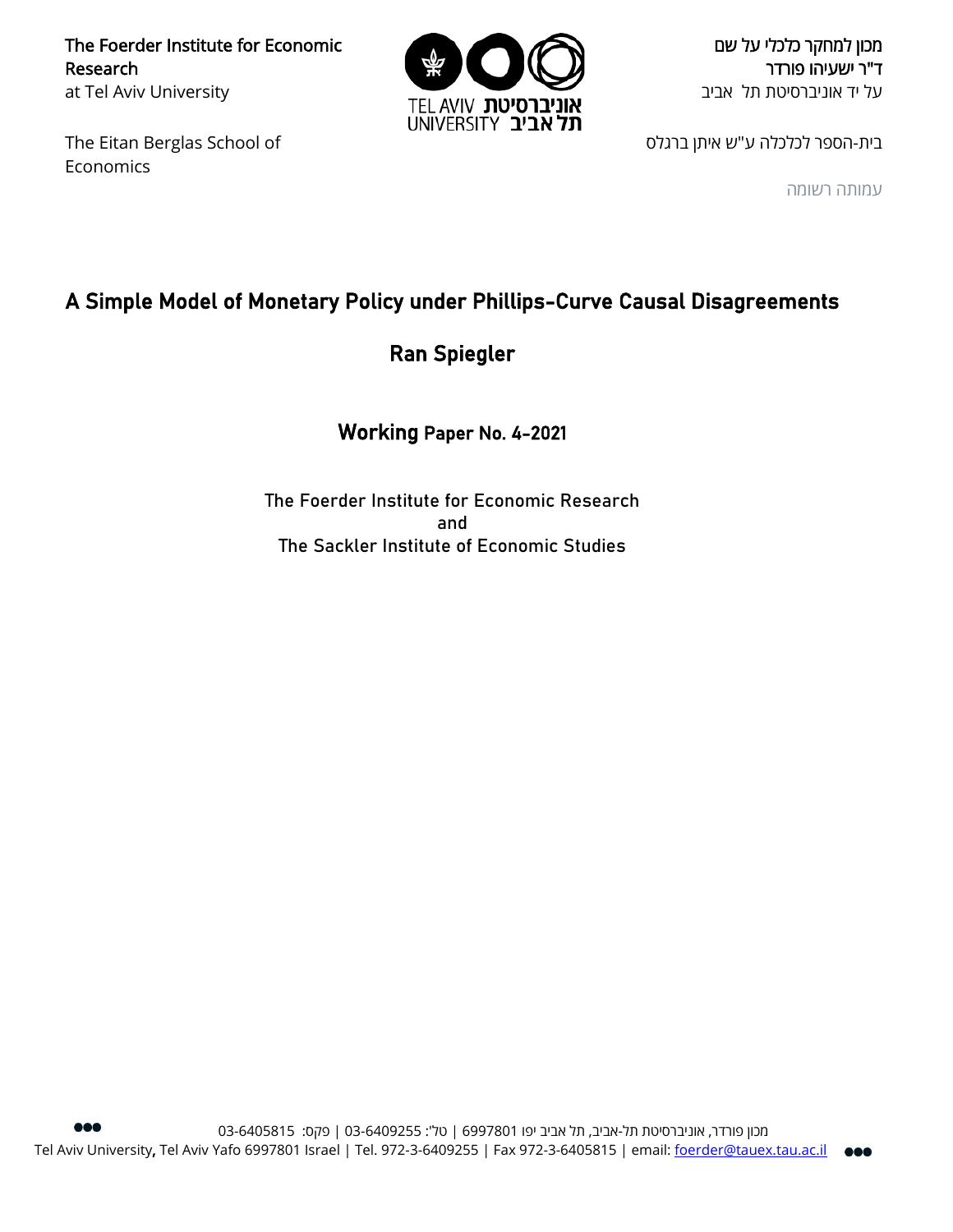# A Simple Model of Monetary Policy under Phillips-Curve Causal Disagreements

Ran Spiegler<sup>†</sup>

May 19, 2021

#### Abstract

I study a static textbook model of monetary policy and relax the conventional assumption that the private sector has rational expectations. Instead, the private sector forms inflation forecasts according to a misspecified subjective model that disagrees with the central bank's (true) model over the causal underpinnings of the Phillips Curve. Following the AI/Statistics literature on Bayesian Networks, I represent the private sector's model by a direct acyclic graph (DAG). I show that when the private sector's model reverses the direction of causality between inflation and output, the central bank's optimal policy can exhibit an attenuation effect that is sensitive to the noisiness of the true inflation-output equations.

Financial support by ERC Advanced Investigator grant no. 692995 is gratefully acknowledged. I thank In-Koo Cho, Stephane Dupraz and Morten Ravn for helpful comments.

<sup>&</sup>lt;sup>†</sup>Tel Aviv University, University College London and CFM. URL: http://www.tau.ac.il/~rani. E-mail: rani@tauex.tau.ac.il.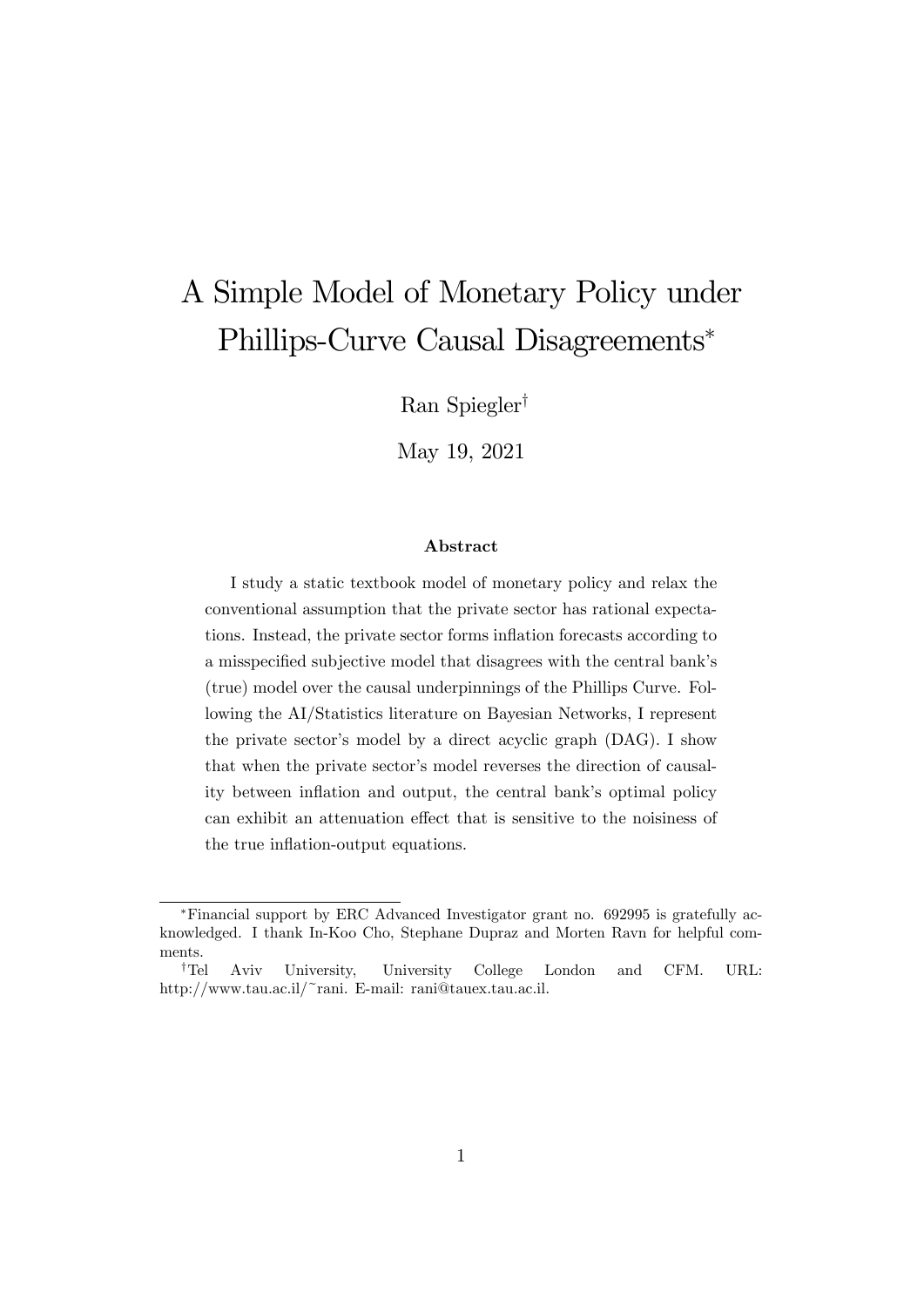### 1 Introduction

Monetary policy is a classic example of an economic interaction in which policy makers' ability to achieve their objectives depends on the accuracy of agents' forecasts of certain economic variables. Consider a textbook static model of the type originated by Kydland and Prescott (1977) and Barro and Gordon (1983). In such a model, the central bank controls a policy variable that affects inflation. The private sector forms an inflation forecast, possibly after observing some signal regarding the central bank's information or its decision. Private-sector expectations are relevant because they affect the joint realization of inflation and output, via some kind of an "expectationsaugmented" Phillips curve. It follows that monetary policy involves " $expec$  $tations$  management". To quote Woodford (2003, p. 15):

 $\ldots$  successful monetary policy is not so much a matter of effective control of overnight interest rates as it is of shaping market expectations of the way in which interest rates, inflation and income are likely to evolve..."

Conventional models constrain the central bank's ability to manage expectations by assuming that the private sector has "rational expectations" - i.e., it fully understands the statistical regularities in its environment, and thus forms an unbiased inflation forecast conditional on its information. To put it differently, the private sector shares the central bank's (true) model of the macroeconomy and uses it to form its beliefs. In Evans and Honkapohja  $(2005)$ , Thomas Sargent refers to this feature as "communism of models". In this paper, I revisit the textbook model and relax "model communism", by assuming that the private sector forms its forecast according to a different model than the central bank's (true) model. The key difference between the two models is in their causal treatment of the Phillips Curve.

The modern history of macroeconomic thought has included a number of forms of Phillips Curves, which differ in their dependent and R.H.S variables. Popular descriptions of the Phillips Curve often impose a causal interpretation on these forms. For instance, when the dependent variable is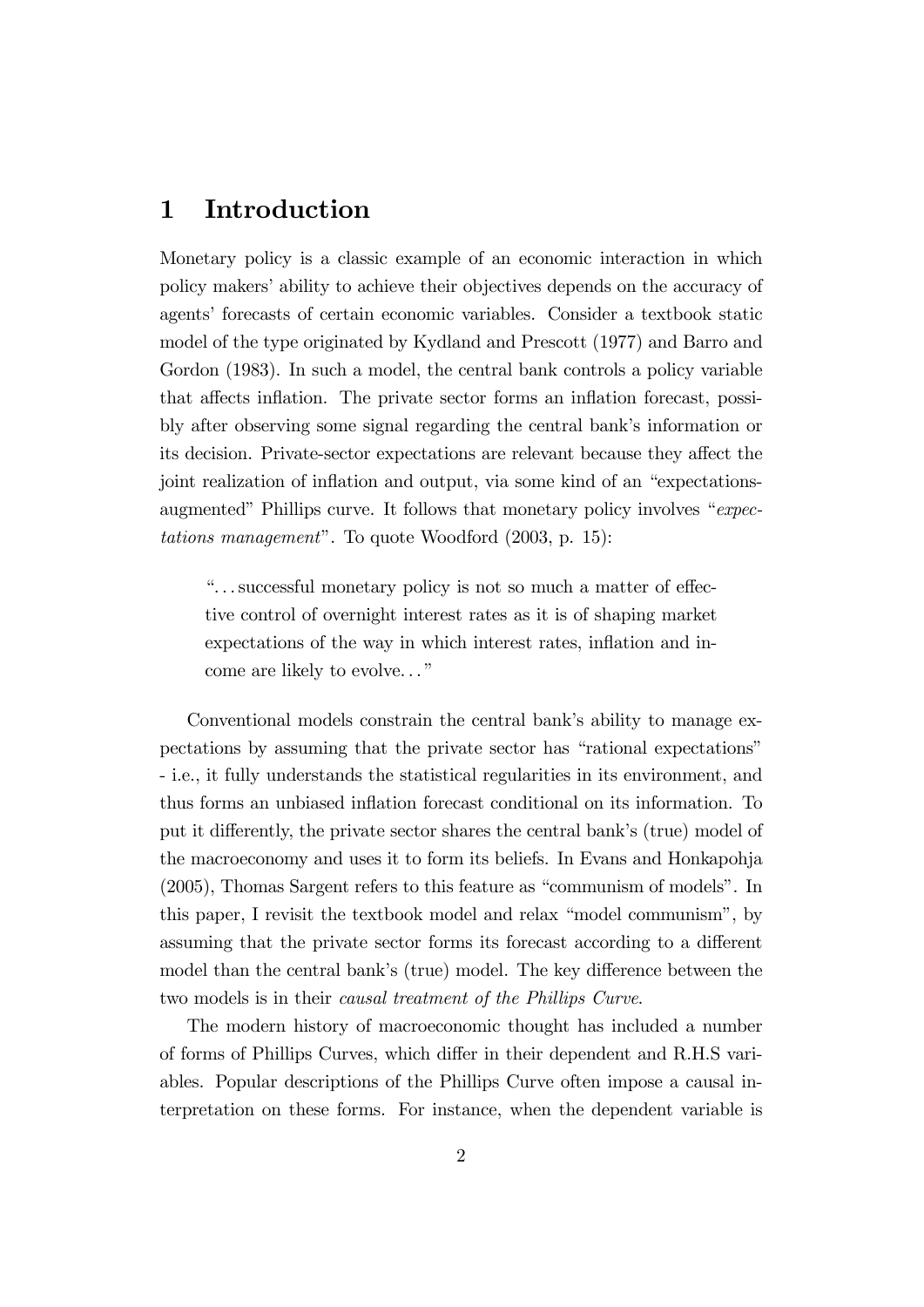inflation, the causal story is about how changes in unemployment affect inflation. When inflation expectations enter the R.H.S, they are presented as another cause of inflation. When the dependent variable is unemployment or output, the story is about how inflation (possibly in addition to inflationary  $expectations)$  affects real variables. Cogley and Sargent  $(2005)$ , following King and Watson (1994), describe this as a distinction between two econometric identification procedures, which they term "Keynesian direction of fit" and "classical direction of fit". Taking a broader perspective, Hoover (2001) interprets debates in the history of monetary theory (and other areas of macroeconomics) in terms of disagreements over causality.

Therefore, if we wish to model how the private sector forms inflation forecasts using some kind of a Phillips Curve, it seems reasonable to assume that it will involve a causal interpretation. Even if the true model is not fundamentally causal (in the sense that the variables are determined in equilibrium by some system of simultaneous equations with influences in both directions), popular conceptions of the Phillips Curve and how it is integrated with a broader macroeconomic model are likely to be causal in nature.

Following Spiegler (2016,2020a), I adopt the formalism of Bayesian networks (Cowell et al. (1999), Pearl (2009), Koller and Friedman (2009)) and represent the private sector's causal model with a directed acyclic graph (DAG). Nodes in the graph represent economic variables and directed links represent postulated causal influences. The DAG can be interpreted in at least two ways. First, it may capture intuitive narratives about causal relations between the relevant variables. Second, it may represent an explicit formal model of the kind that professional forecasters sometimes employ, consisting of a recursive system of equations. The private sector fits its subjective model to the steady-state distribution, and then relies on this "estimated" model" to produce an inflation forecast. When the model is misspecified, the inflation forecast systematically distorts the true expected inflation conditional on the private sector's information.

I incorporate this model of private-sector expectations into a variant on the familiar static textbook model of central-bank policy. The central bank aims to minimize the expectation of a quadratic loss function of the devia-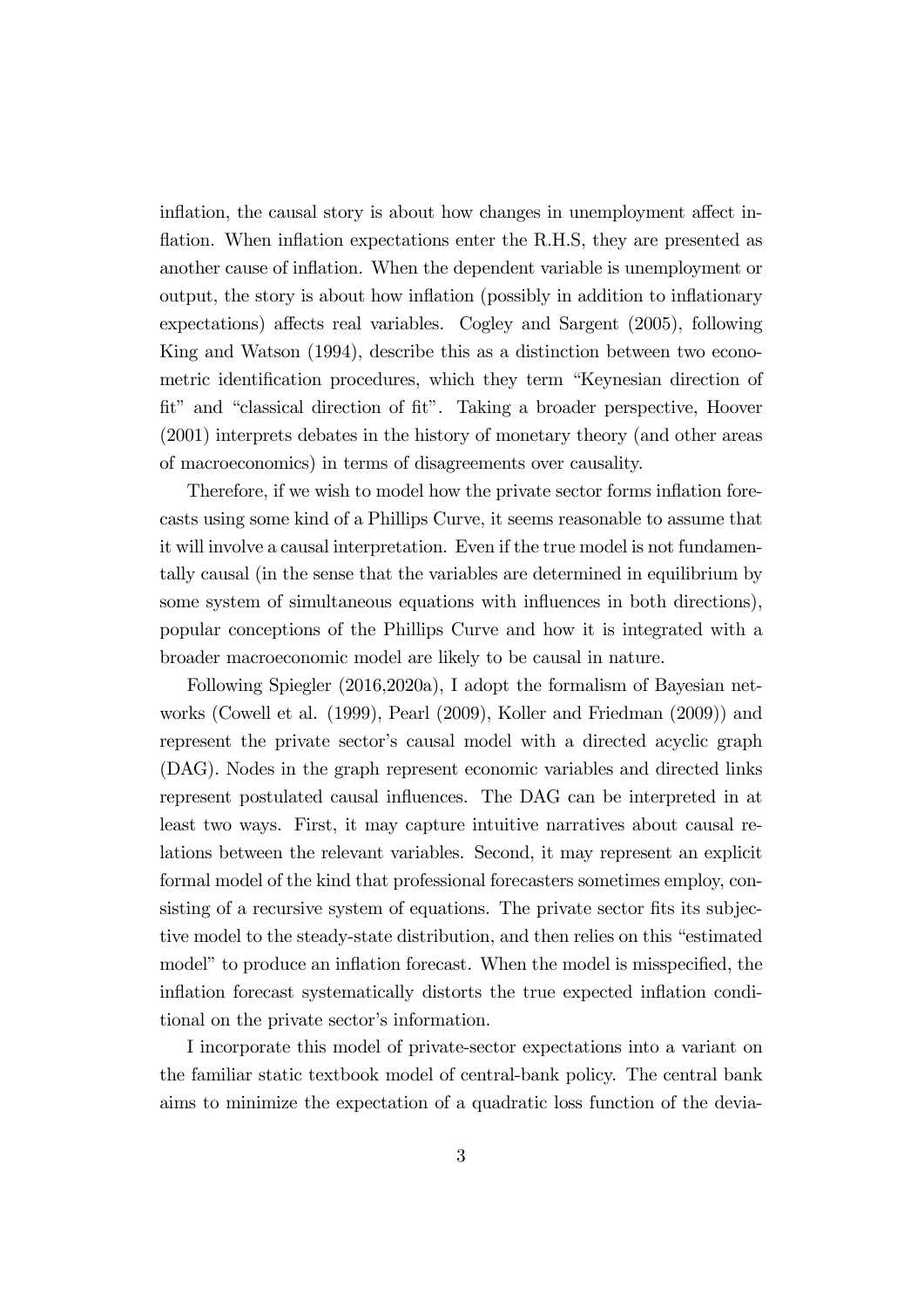tions of output and ináation from their exogenous targets. The output target is fixed, whereas the inflation target is random. The central bank chooses a policy instrument in response to its inflation target, trading off the deviation of ináation from its moving target against the deviation of output from its fixed target. A Phillips Curve links these two deviations. Output deviations depend on how the private sector's inflation forecast responds to its information. The key question is therefore how the private sector's narrative regarding the Phillips Curve affects the responsiveness of the private sector's inflation forecast, and in turn the responsiveness of the central bank to the inflation target.

Two qualitative insights emerge from the analysis. First, the private sector's wrong causal model can result in *rigid* inflation forecasts, which in turn leads to monetary-policy attenuation - that is, the central bankís equilibrium response to the inflation target is weaker than in the rationalexpectations benchmark. Second, the variance of the noise terms in the equations for inflation and output (one of which is a Phillips Curve) can play an important role in the rigid-forecast effect, when the private sector's model reverses the direction of causality between these two variables.

When macroeconomists talk about "flatness" of the Phillips relation, there is ambiguity about whether this means a weak yet precise relation or a noisy relation. In a finite sample, a noisy Phillips relation will appear as a "cloud" of data points, such that the Phillips effect may end up being statistically insignificant - hence, effectively regarded in much the same way as a weak, precise relation. However, when the private sector has rational expectations, the two have very different effects: the variance of the noise terms is irrelevant for the private sector's forecast, hence also for the central bank's optimal policy. This is no longer the case when the private sector's forecasts are based on a misspecified model. Using examples, I show that the variance of the noise terms in the inflation-output equations has a subtle effect on the private sector's inflation forecast and consequently on central-bank policy.

#### Related literature

The Bayesian-network approach to modeling equilibrium non-rational expectations was presented in Spiegler (2016). In Spiegler (2020a), I presented a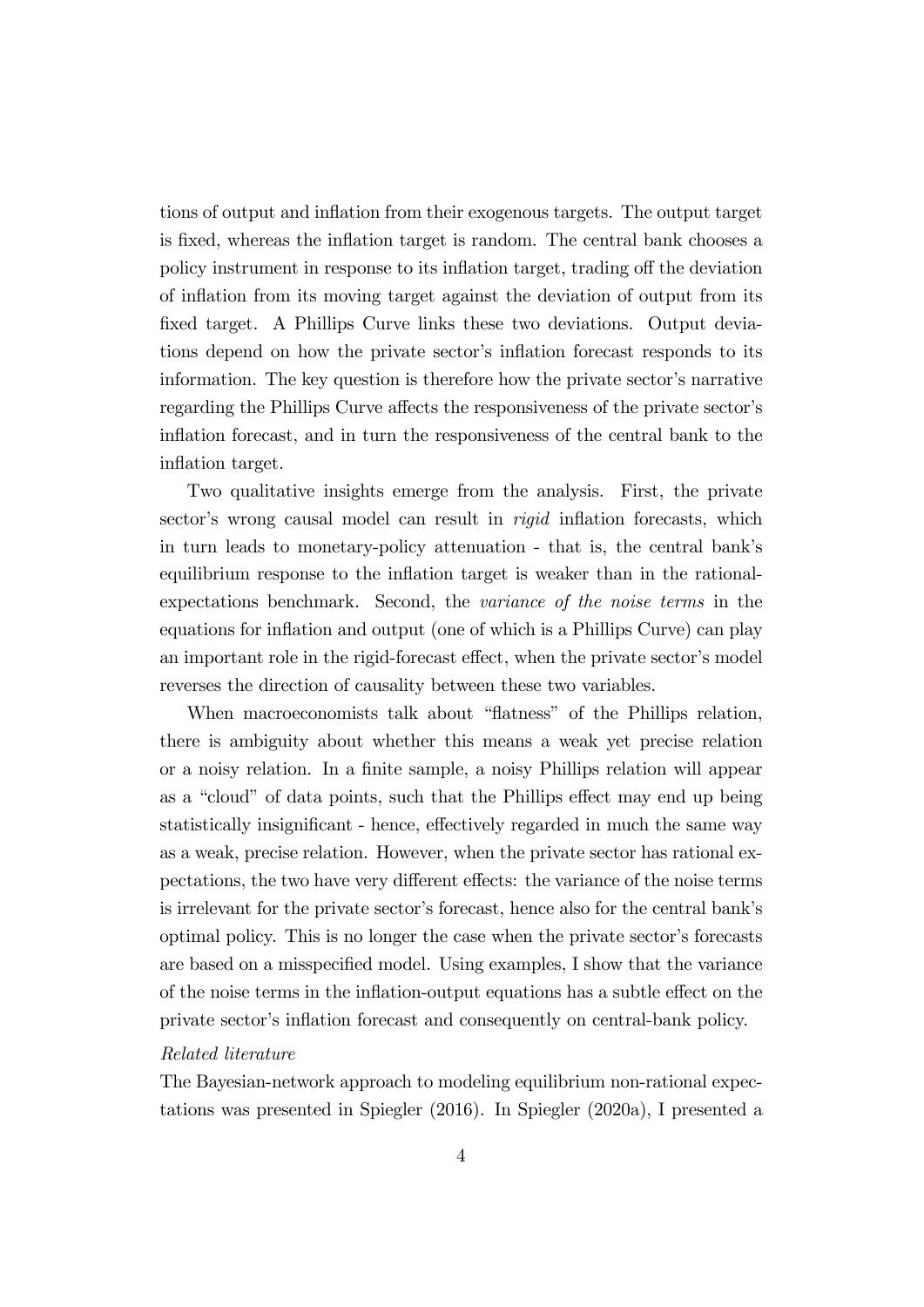simple monetary-policy example to illustrate the question of whether causal misperceptions can lead to systematically biased expectations. In this paper, I adhere to the standard linear-normal parameterization, such that the private sector's expectations are correct on average. Therefore, systematically biased inflation forecasts are ruled out; the departure from rational expectations lies in the under-sensitivity of the private sector's inflation forecast to its information.

The Game Theory literature contains a number of related approaches to equilibrium modeling with non-rational expectations, including analogybased expectations (Jehiel  $(2005)$ ), "cursed" beliefs (Eyster and Rabin  $(2005)$ ) and Berk-Nash equilibrium (Esponda and Pouzo (2016)). Spiegler (2020b) describes the relation between these approaches and the Bayesian-network formalism.

Within the macroeconomic theory literature, there are a few precedents for modeling monetary policy when the rational-expectations assumption is relaxed. Evans and Honkapohja (2001) and Woodford (2013) review dynamic macroeconomic models in which agents form non-rational expectations, and explore implications for monetary policy. Orphanides and Williams (2007) and Garcia-Schmidt and Woodford (2015) are examples of exercises in this tradition. In particular, Orphanides and Williams (2007) study the implications of learning-based private-sector expectations for the structure of central-bank policy.

The most closely related equilibrium concept that is employed in the macroeconomic literature is known as "restricted perceptions equilibrium" (Evans and Honkapohja (2001)), which is based on a notion of coarse beliefs in the same spirit as Piccione and Rubinstein (2003) and Jehiel (2005). Sargent (2001), Cho et al. (2002) and Esponda and Pouzo (2016) study models in which it is the central bank that forms non-rational expectations, whereas the private sector is modeled conventionally.

The idea that real-life monetary policy may be insufficiently responsive to shocks has been discussed in the literature since at least Rudenbusch (2001). A number of explanations have been proposed. One of them, originating in Brainard (1967), is that policy attenuation is a response to uncertainty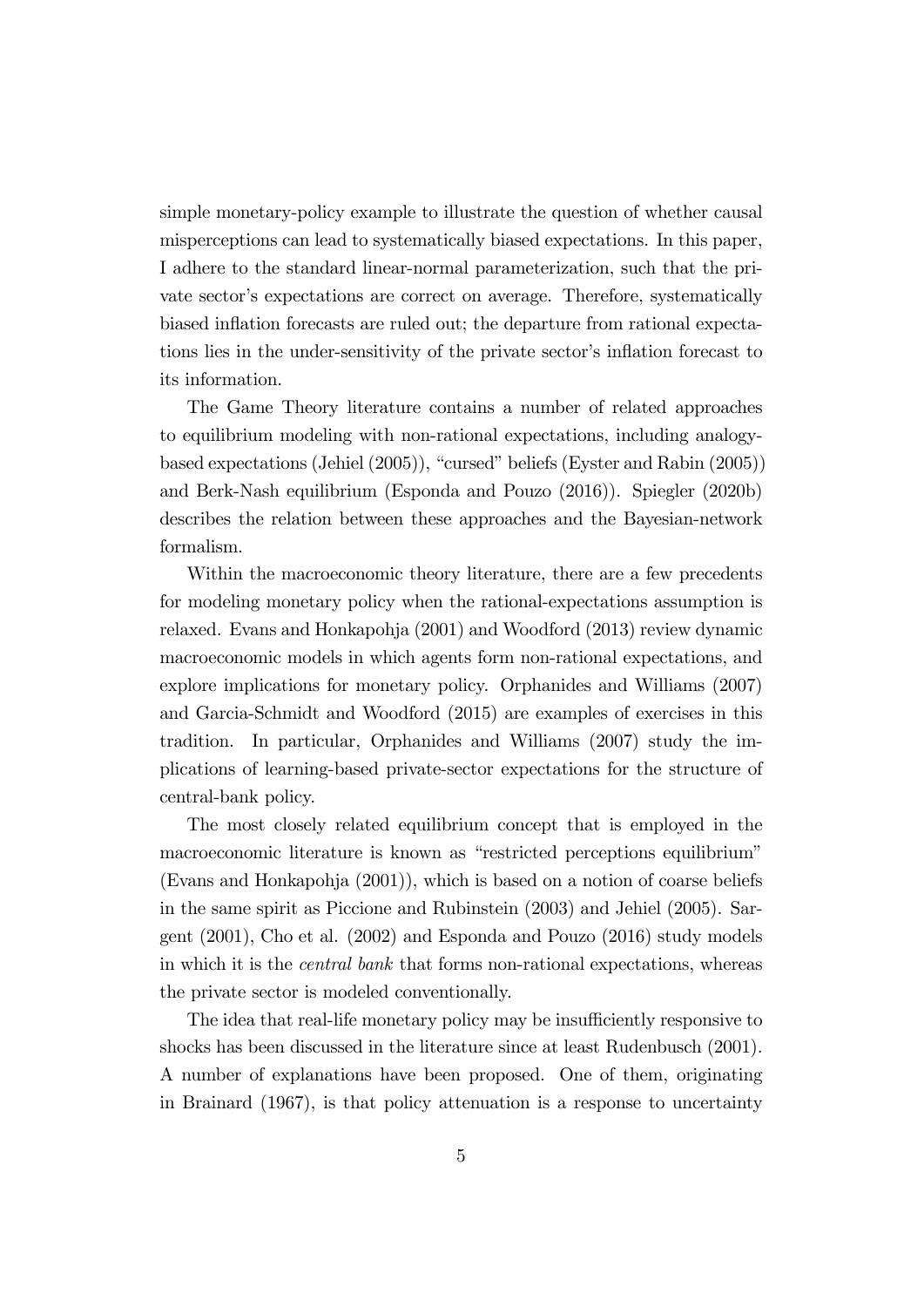about relevant parameters or to Knightian uncertainty regarding the central bank's model (see Tetlow and Von zur Muehlen (2001) and Dupraz et al. (2020) for critical discussions). This paper contributes to this literature by proposing a new possible motive for monetary-policy distortion: the private sector's misperception of the causal relation between inflation and output.

### 2 The Model

The following is a variant on a familiar textbook static model of monetary policy in the tradition of Kydland and Prescott (1977) and Barro and Gordon (1983). It most closely resembles Sargent (1999) and Athey et al. (2005).

All variables in the model get real values. A central bank observes an exogenous, normally distributed variable  $\theta$  and chooses an action a. Subsequently, the private sector observes a Gaussian signal t of  $(\theta, a)$  and forms an inflation forecast e. Following the realization of  $\theta$ , a, t, e, actual inflation  $\pi$ and actual output y are realized according to the following pair of equations:

$$
\pi = a + \varepsilon
$$
  

$$
y = \pi - \lambda e + \eta
$$

where  $\lambda \in (0, 1)$  is a constant that represents the extent to which anticipated inflation offsets the real effect of actual inflation; and  $\varepsilon$  and  $\eta$  are statistically independent noise terms,  $\varepsilon \sim N(0, \sigma_{\varepsilon}^2)$  and  $\eta \sim N(0, \sigma_{\eta}^2)$ .

The central bankís objective is to minimize a standard quadratic loss function:

$$
L(\pi, y, \theta) = y^2 + (\pi - \theta)^2
$$

Thus, the exogenous state variable  $\theta$  is interpreted as the central bank's ideal inflation target. The central bank's strategy is a function  $(a(\theta))_{\theta}$  that assigns an action to every realization of  $\theta$ . The private sector's strategy is the forecast function  $(e(t))_t$  that assigns an inflation forecast to every signal t.

Given the central bank's strategy and private sector's forecast function,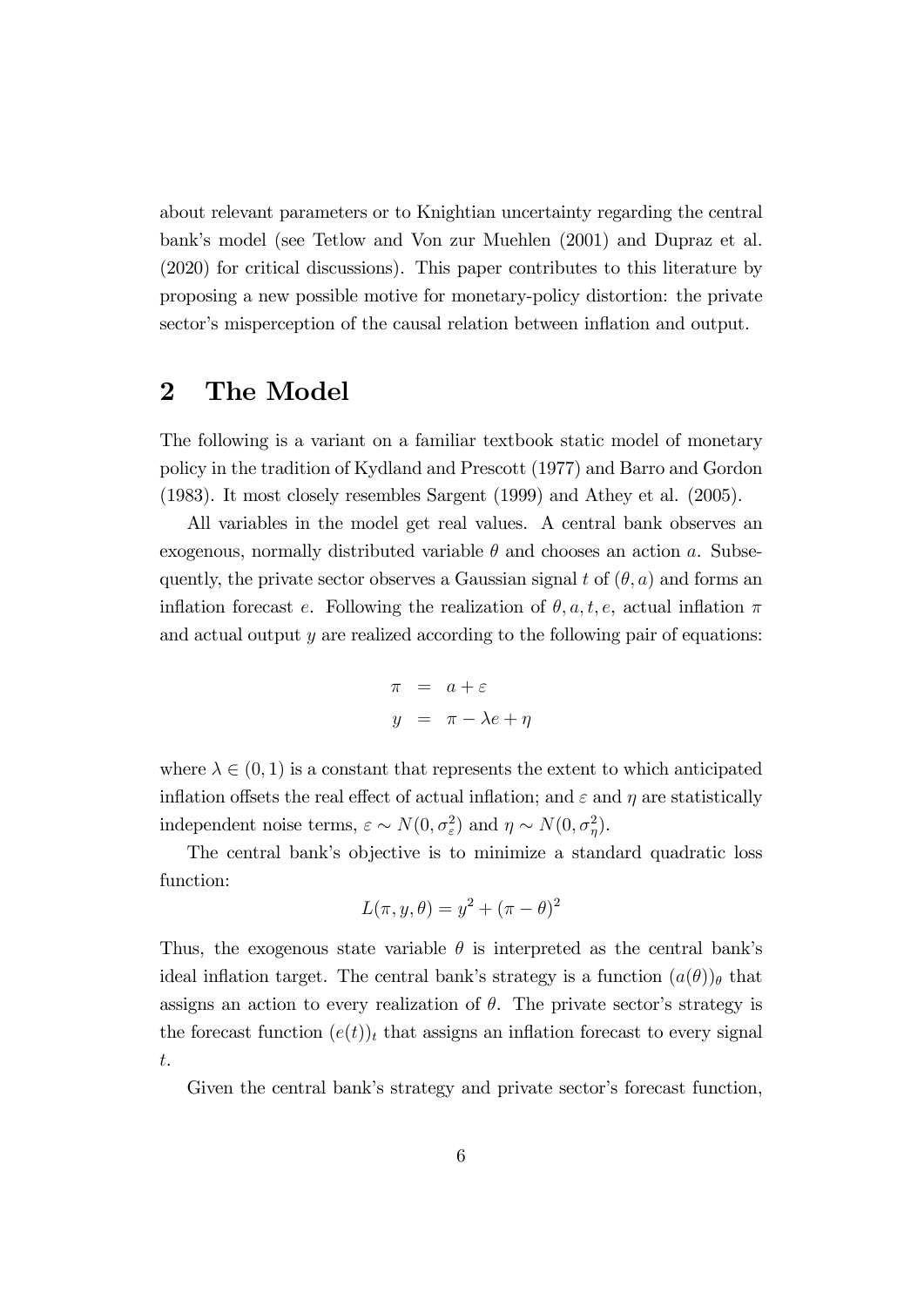we can define a joint distribution p over all six variables  $\theta$ , a, t, e, y,  $\pi$ . The exogenous components of p are the distribution over  $\theta$ , the conditional distribution over t (given  $\theta$ , a) and the conditional distribution of  $\pi$  and y (given  $(\theta, a, t, e)$ . The endogenous components are the pair consisting of the central bank's strategy  $(a(\theta))_\theta$  and the private sector's forecast  $(e(t))_t$ .

We now arrive at the key definition of how the private sector forms its inflation forecast. The private sector is endowed with a subjective causal model, which is represented by a *directed acyclic graph* (DAG)  $G = (N, R)$ , where  $N$  is a set of nodes and  $R$  is a set of directed links. Each node in  $N$ represents a variable. Some variables may be omitted from the causal model, but we assume that t, y and  $\pi$  are always represented. A link represents a perceived direct causal influence.

It will be convenient to enumerate the six variables  $x_1, \ldots, x_6$ , such that N is some subset of  $\{1, ..., 6\}$ . Denote  $x = (x_1, ..., x_6)$ . For every  $M \subseteq \{1, ..., 6\}$ ,  $x_M = (x_i)_{i \in M}$  is the projection of x on the variables represented by M. Let  $R(i)$  be the set of nodes j such that G includes the link  $j \rightarrow i$ . In other words,  $R(i)$  represents the set of variables that are considered to be direct causes of the variable  $x_i$ . I sometimes use boldface notation of a variable to represent its label, such that for any variable z, its label is  $z$ . For instance, when R postulates that y is a direct cause of  $\pi$ , we can rewrite this as  $y \in R(\pi)$ .

To arrive at an inflation forecast, the private sector "estimates" its model by performing measurements that quantify the postulated causal links, and combining the results of these measurements in accordance with the causal model. In other words, the private sector  $fits$  the causal model  $G$  to the joint distribution  $p$ . Formally, the private sector's belief is defined as follows:

$$
p_G(x_N) = \prod_{i \in N} p(x_i \mid x_{R(i)}) \tag{1}
$$

This is a Bayesian-network factorization formula: it factorizes the objective joint distribution p (defined over  $x_N$ ) into a product of conditional-probability terms. Each term is extracted from  $p$ , but the terms are put together in a way that may result in  $p_G \neq p$ . As long as p has full support,  $p_G$  is a welldefined distribution, which induces well-defined marginal and conditional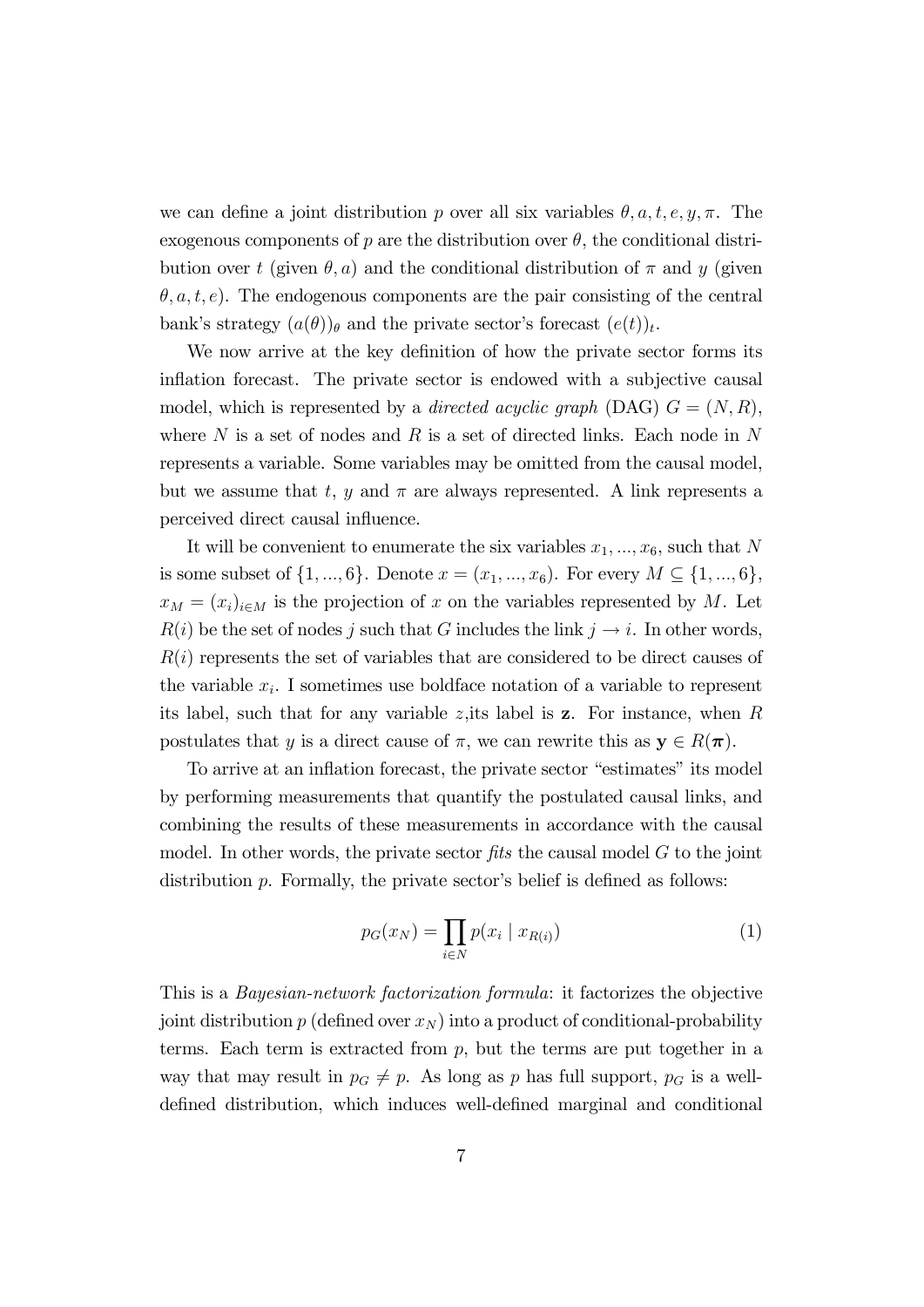distributions. We say that a distribution p is consistent with G if  $p<sub>G</sub> = p$ . Indeed, the objective joint distribution  $p$  is consistent with the following DAG, denoted  $G^*$ :

$$
\begin{array}{ccc}\n\theta & \to & a & \to & \pi \\
\downarrow & \swarrow & & \downarrow \\
t & \to & e & \to & y\n\end{array}
$$

One interpretation of  $p<sub>G</sub>$  is that it is the limit belief of a discrete-time process of Bayesian updating, where the prior has full support over all distributions that are consistent with  $G$ , and the private sector observes an independent draw from p at every period (see Spiegler (2020b)). Another interpretation, which is appropriate when  $p$  is multivariate normal, is that  $G$ represents a recursive system of linear regression equations, where every term  $p(x_i | x_{R(i)})$  in (1) corresponds to a linear regression equation for  $x_i$ , in which the set of regressors is  $R(i)$ . In this case, (1) defines a so-called *Gaussian* Bayesian network (Koller and Friedman (2009, Ch. 7)). Each equation is estimated via OLS against an arbitrarily large sample, and the estimated equations are put together in accordance with the assumption that the noise terms in the regression equations are independent. This assumption is wrong when  $G$  is a misspecified causal model.

Because the private sector perceives statistical regularities through the prism of an incorrect model, the subjective belief  $p<sub>G</sub>$  may systematically distort the correlation structure of the actual distribution p.

The private sector uses its belief  $p<sub>G</sub>$  to obtain the inflation forecast:

$$
e = E_G(\pi | t) = \int_{\pi} \pi dp_G(\pi | t)
$$
 (2)

For instance, if  $G$  is

$$
\begin{array}{rcl}\n\theta & \rightarrow & a & \rightarrow & y \\
\searrow & \downarrow & & \downarrow \\
t & & \pi\n\end{array}
$$

then

$$
E_G(\pi | t) = \int_{\theta, a, y, \pi} p(\theta, a | t) p(y | a) p(\pi | a) \pi
$$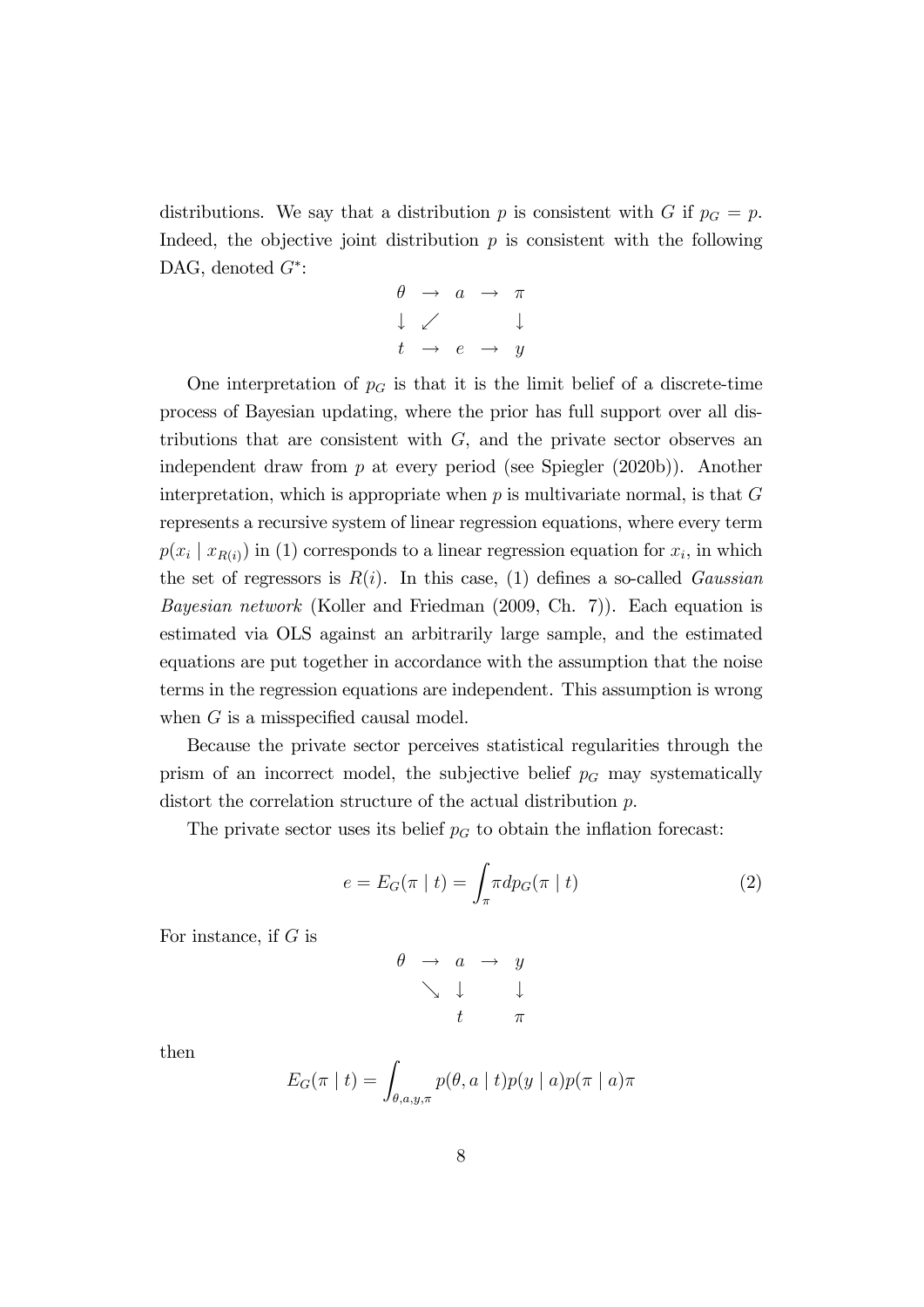As we shall see, because  $G$  is a misspecified model,  $e$  may be sensitive to all features of the joint distribution of  $p$ , including those that would not matter under rational expectations.

**Definition 1 (Equilibrium)** The pair  $(a(\theta))_{\theta}$  and  $(e(t))_{t}$  constitutes an equilibrium if: (i) for every  $\theta$ ,  $a(\theta)$  maximizes the central bank's expected payoff given  $(e(t))_t$ ; and  $(ii)$   $(e(t))_t$  is given by (2).

**Definition 2 (Linear equilibrium)** An equilibrium  $(a(\theta))_{\theta}$  and  $(e(t))_{t}$  is linear if  $a(\theta)$  and  $e(t)$  are linear functions.

Throughout the paper, I restrict attention to linear equilibria. This ensures that the joint distribution  $p$  is multivariate normal.

#### Rational-expectations benchmark

As a benchmark, suppose that the private sector has rational expectations. That is, its subjective DAG is  $G^*$  itself. Furthermore, suppose it is fully informed of  $\theta$ , a. Then, its inflation forecast conditional on  $\theta$ , a is

$$
e = E(\pi \mid \theta, a) = E(\pi \mid a) = a
$$

Therefore,

$$
y = a - \lambda a + \varepsilon + \eta
$$

The central bank's expected cost from an action a given the realization of  $\theta$ is:

$$
(1 - \lambda)^2 a^2 + (a - \theta)^2 + 2\sigma_\varepsilon^2 + \sigma_\eta^2
$$

Therefore, the central bank's optimal action given  $\theta$  is

$$
a^*(\theta) = \frac{1}{(1-\lambda)^2 + 1}\theta
$$

The solution  $a^*(\theta)$  is not fully responsive to changes in  $\theta$ . However, as  $\lambda$  tends to one - such that only unanticipated inflation matters for output - the central bank's policy approaches fully flexible targeting. Another key observation is that  $a^*(\theta)$  is invariant to  $\sigma_{\varepsilon}^2$  and  $\sigma_{\eta}^2$ .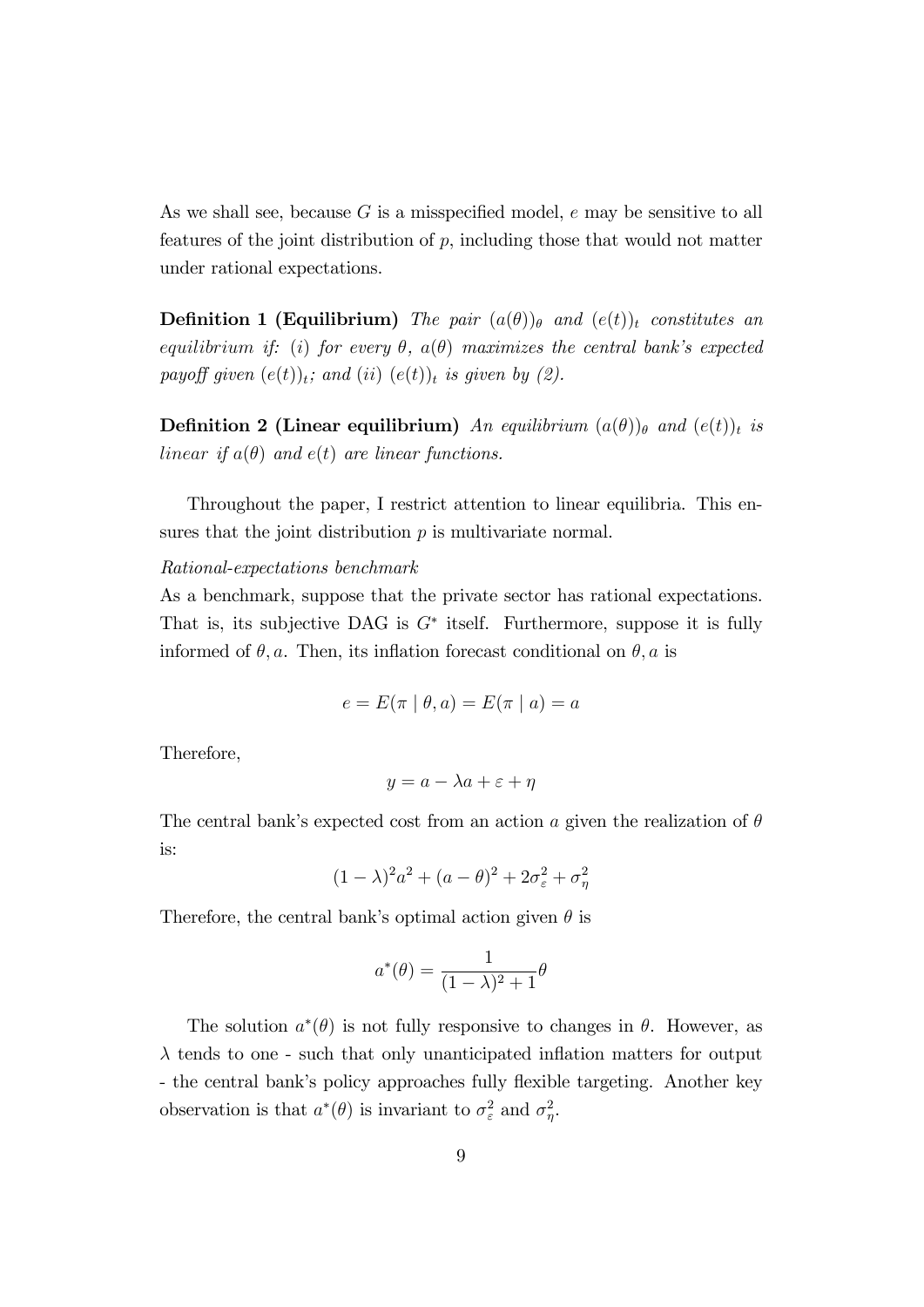#### Discussion: Model-based forecasts

The private sector's forecasting method consists of two steps: if first esti-mates a causal model and then uses the estimated model to generate an inflation forecast. The exact interpretation of this process depends on whether we think of private-sector agents as lay persons who reason about macroeconomic processes informally and intuitively, or as professional forecasters. Under the former interpretation, the idea is that agents have some qualitative causal perceptions of how macroeconomic variables relate to one another, and they interpret observational data in light of these perceptions.

As to the latter interpretation, it is clear that not all professional forecasting is model-based. However, models do play a role in forecasting. One virtue of models is that they ground the forecast in a "story" that can be communicated to other parties (e.g. see Edge et al. (2008)). Another advantage of a model is that it is a simple vehicle for making a multitude of conditional predictions. See, for example, the following quote from a recent speech by Stanley Fisher: "The economy is an extremely complicated mechanism, and every macroeconomic model is a vast simplification of reality... the large scale of FRB/US is an advantage in that it can perform a wide variety of computational "what if" experiments. $1$ <sup>1</sup> For a critical discussion of theory-based forecasting, see Giacomini (2015).

Thus, we should not think of the private sector as being exclusively interested in predicting inflation - otherwise, there would be no need to rely on a model; the private sector could simply measure the steady-state conditional expectation  $E(\pi | t)$ . Instead, the private sector employs a model as a multi-purpose vehicle for making sense of statistical regularities in the macroeconomic environment, and for making conditional predictions as the occasion arises. The model is a knowing simplification of a complex environment, and therefore the private sector expects it to get some things wrong, and would be unfazed if some of the model's assumptions and predictions turned out to be incorrect (defending this stance with familiar statements like "every model is wrong" or "it takes a model to beat a model").

<sup>&</sup>lt;sup>1</sup>See https://www.federalreserve.gov/newsevents/speech/fischer20170211a.htm.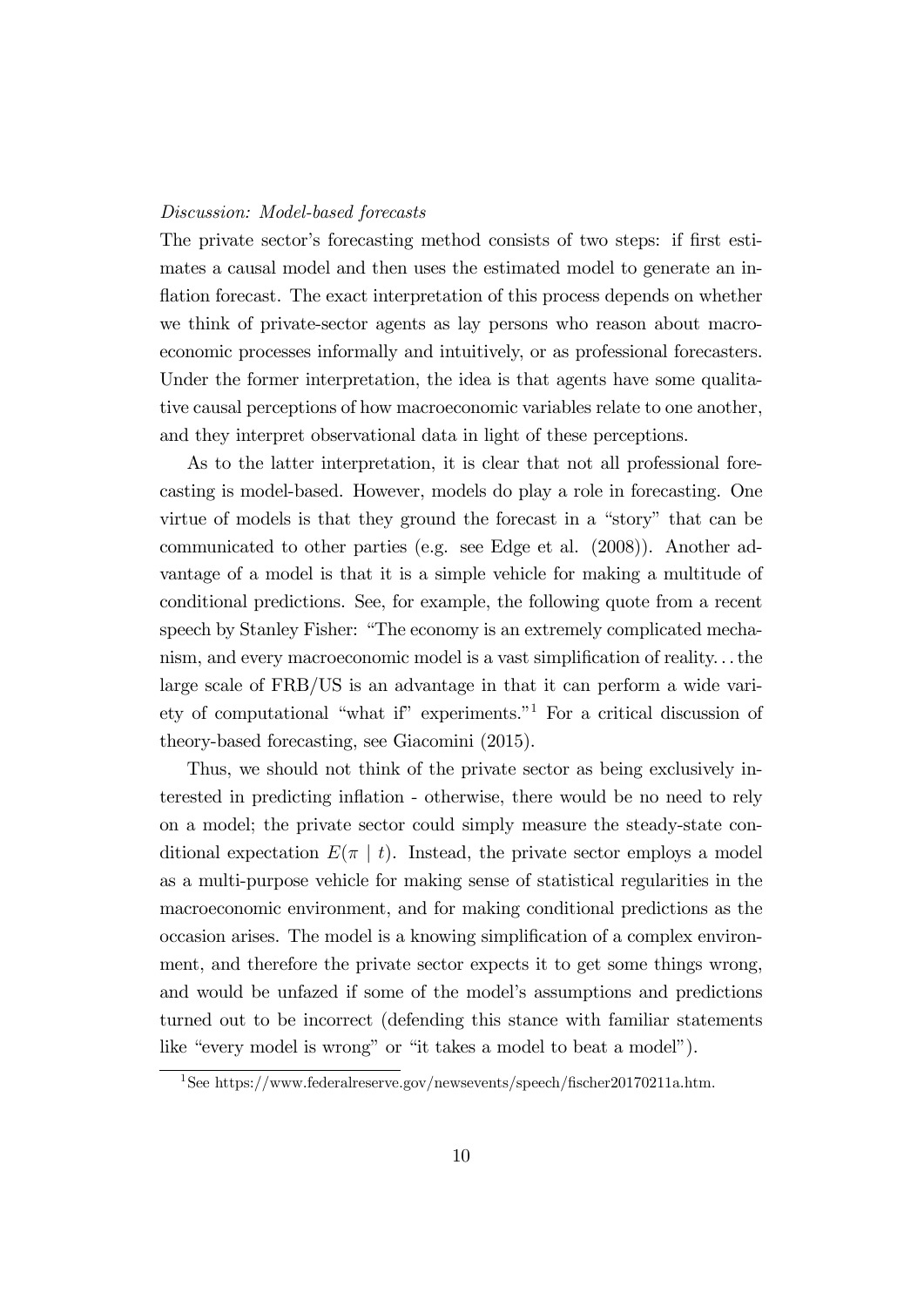### 3 The Basic Result

The model assumes that the private sector has a correct causal model of the joint behavior of the variables  $\theta$ , a, t, e. The private sector's error is that it gets the direct causes of  $\pi$  or y wrong. In the true model  $G^* = (N^*, R^*)$ ,  $y \notin R^*(\pi)$  - that is, output is not a direct cause of inflation, because causality runs in the opposite direction. Our first result establishes that if the private sector's causal model  $G$  shares this property, its inflation forecast in a linear equilibrium is unaffected by  $\sigma_{\varepsilon}^2$  and  $\sigma_{\eta}^2$ . Moreover, the equilibrium can be "rationalized": it can be obtained by assuming that  $G = G^*$  while modifying the private sector's signal function, given by  $(p(t | \theta, a))$ .

**Proposition 1** Suppose  $G = (N, R)$  satisfies  $y \notin R(\pi)$ . Then:

(i) Any linear equilibrium is invariant to  $(\sigma_{\varepsilon}^2, \sigma_{\eta}^2)$ .

 $(ii)$  Any linear equilibrium can be obtained from a specification of the primitives in which the private sector's causal model is  $G^*$ , and the private sector is either fully informed or entirely uninformed of  $(\theta, a)$ .

**Proof.** (i) By assumption, G coincides with  $G^*$  over the nodes  $\theta$ ,  $a, t, e$ . Therefore,

$$
E_G(\pi \mid t) = \sum_{\theta, a, e} p_G(\theta, a, e \mid t) \sum_{\pi} p_G(\pi \mid \theta, a, t, e) \pi
$$
  
= 
$$
\sum_{\theta, a, e} p_G(\theta, a, e \mid t) \sum_{\pi} p_G(\pi \mid x_{R(\pi)}) \pi
$$
  
= 
$$
\sum_{\theta, a, e} p(\theta, a, e \mid t) \sum_{\pi} p_G(\pi \mid x_{R(\pi)}) \pi
$$

By assumption,  $R(\pi) \subseteq {\theta, \mathbf{a}, \mathbf{t}, \mathbf{e}}$ . Therefore,

$$
p_G(\pi | x_{R(\pi)}) = \sum_{a'} p(a' | x_{R(\pi)}) p(\pi | a')
$$

such that

$$
E_G(\pi | t) = \sum_{x_{R(\pi)}} p(x_{R(\pi)} | t) \sum_{a'} p(a' | x_{R(\pi)}) \sum_{\pi} p(\pi | a')\pi \tag{3}
$$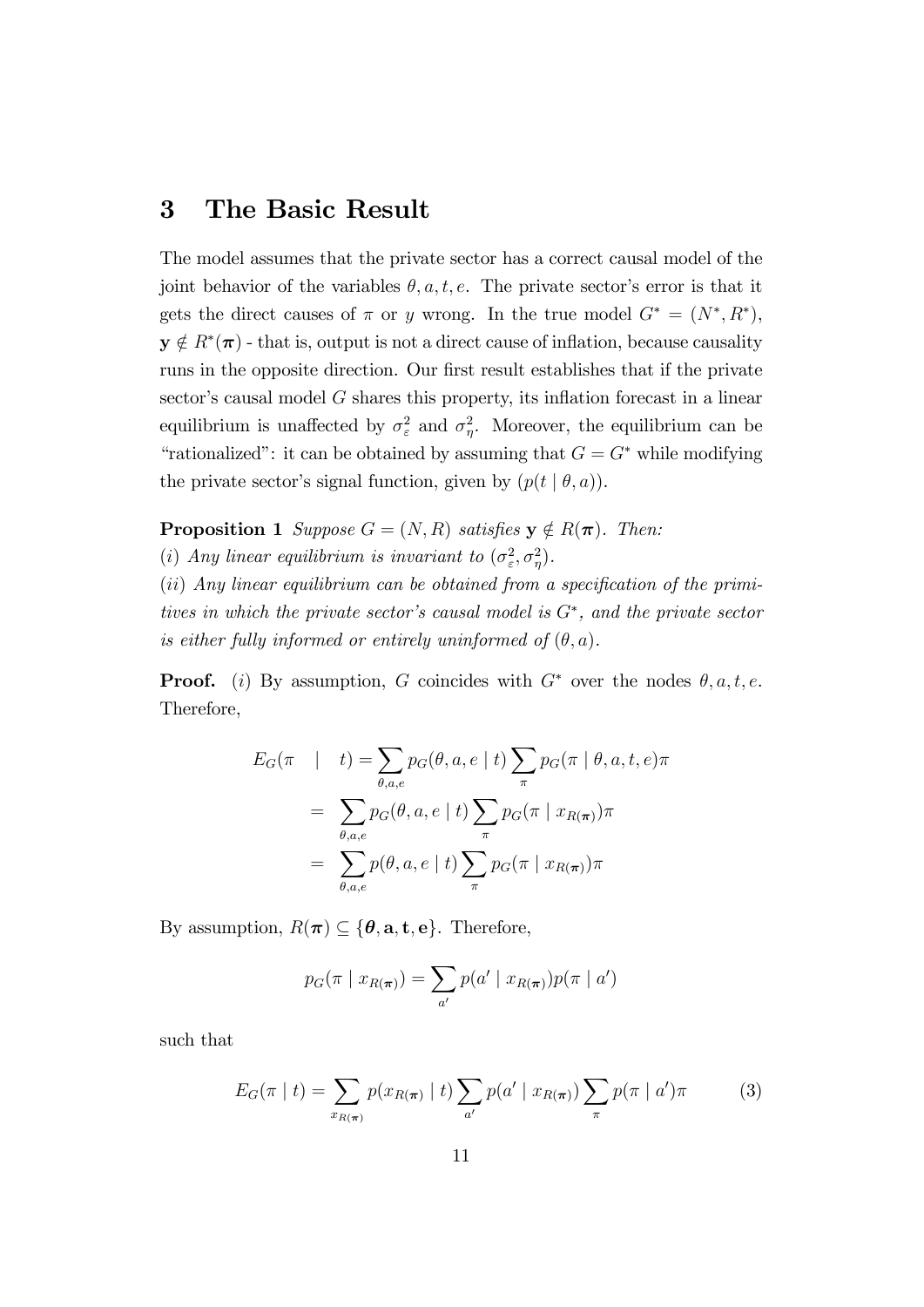Since

$$
\sum_{\pi} p(\pi \mid a')\pi = E(a' + \varepsilon) = a'
$$

we obtain

$$
E_G(\pi | t) = \sum_{x_{R(\pi)}} p(x_{R(\pi)} | t) \sum_{a'} p(a' | x_{R(\pi)}) a'
$$

The terms  $p(x_{R(\pi)})$  | t) and  $p(a' | x_{R(\pi)})$  only derive from  $(p(\theta, a, t, e))$ , and are therefore invariant to  $(\sigma_{\varepsilon}^2, \sigma_{\eta}^2)$ .

(*ii*) Once again, recall that by assumption,  $R(\pi) \subseteq {\theta, \mathbf{a}, \mathbf{t}, \mathbf{e}}$ . In a linear equilibrium,  $a$  is a deterministic function of  $\theta$ , and  $e$  is a deterministic function of t. Therefore, if  $R(\pi)$  includes a  $(\theta)$ , it is immaterial whether it also includes  $\theta$  (a). Likewise, if  $R(\pi)$  includes t (e), it is immaterial whether it also includes  $e(t)$ .

It follows that we only need to examine three cases. First, suppose that  $\mathbf{a} \in R(\boldsymbol{\pi})$  (or, equivalently,  $\boldsymbol{\theta} \in R(\boldsymbol{\pi})$ ). Then,

$$
E_G(\pi \mid t) = \sum_{\theta, a} p(\theta, a, e \mid t) E(\pi \mid x_{R(\pi)})
$$
  
= 
$$
\sum_{\theta, a} p(\theta, a, e \mid t) E(\pi \mid a)
$$
  
= 
$$
\sum_a p(a \mid t) E(\pi \mid a)
$$
  
= 
$$
E(\pi \mid t)
$$

where the second equality follows from the fact that under the objective distribution,  $\pi \perp (\theta, t, e)$  a. It follows that if  $\mathbf{a} \in R(\pi)$ , the private sector's inflation forecast is consistent with rational expectations, even if we do not change its signal function.

Second, suppose that  $\{a, \theta\} \cap R(\pi)$  is empty, but  $t \in R(\pi)$  (or, equivalently,  $e \in R(\pi)$ ). Then, by definition,

$$
E_G(\pi \mid t) = E(\pi \mid t)
$$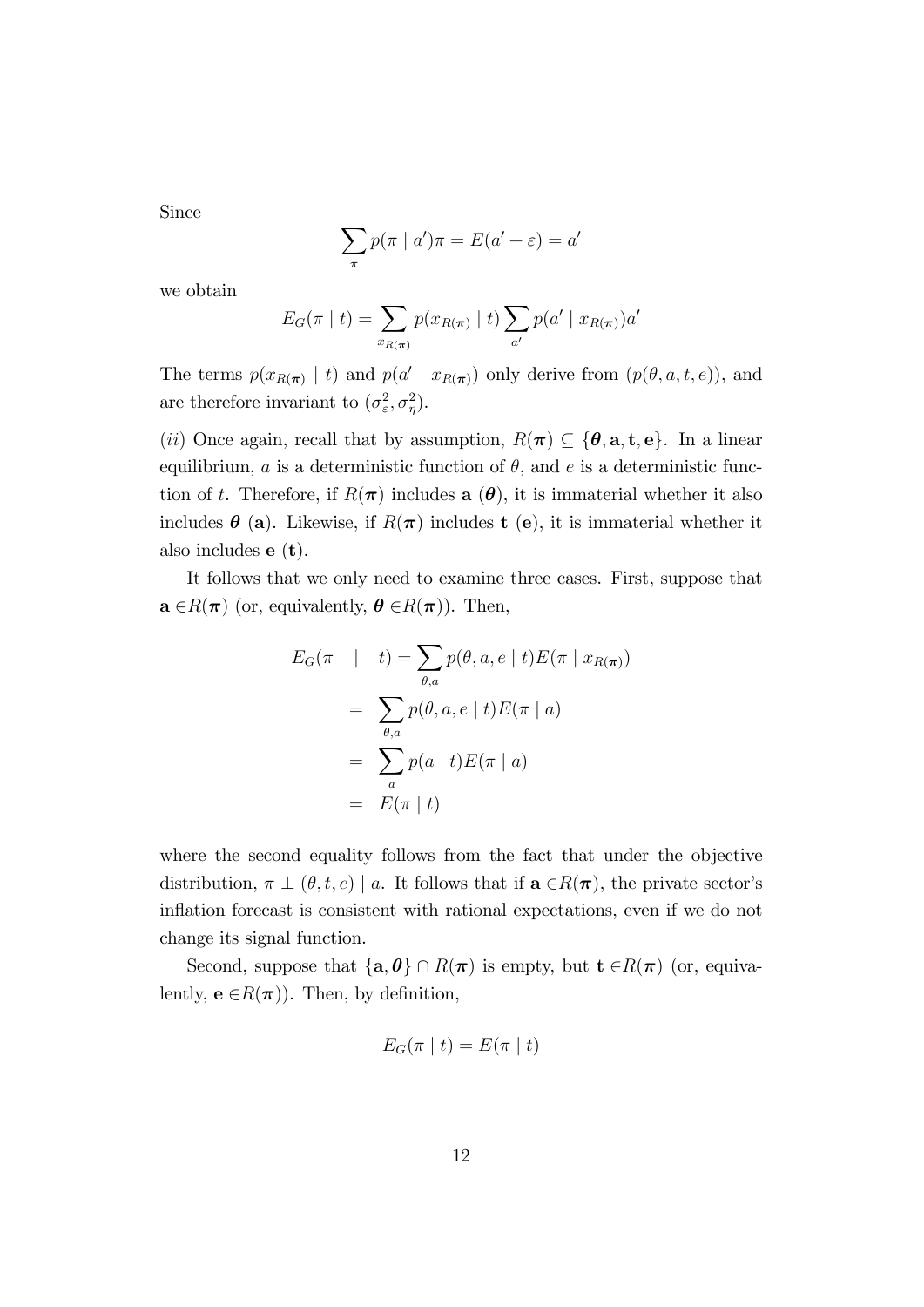Then, as in the first case, the private sector's inflation forecast is consistent with rational expectations, even if we do not change its signal function.

The only remaining case is that  $R(\pi)$  is empty. In this case,

$$
E_G(\pi | t) = E(\pi)
$$

This inflation forecast can be generated in a rational-expectations model, in which the private sector is entirely uninformed of  $\theta$ ,  $a$  - i.e., we modify  $p(t | \theta, a)$  into  $p'(t | \theta, a)$  that is constant in  $\theta, a$ .

This result establishes that nothing "interesting" happens in this model when the private sector's model does not invert the causal link between inflation and output. In fact, the only departure from the rational-expectations benchmark occurs when the private sector's model postulates that none of the other relevant variables are a direct cause of ináation. In this case, the private sector acts as if it is entirely uninformed of  $\theta$  and a. It is easy to show that in the unique linear equilibrium,  $e = 0$  with certainty, while the central bank's policy is

$$
a(\theta) = \frac{\theta}{2}
$$

That is, the private sector's expectations are entirely rigid, as in the rationalexpectations benchmark with  $\lambda = 0$ . This results in an overly rigid centralbank policy.

### 4 Examples

In this section I analyze in detail two examples in which the private sector's causal model violates the condition in Proposition 1. As a result, the noise terms in the equations for inflation and output play a non-trivial role in the private sector's inflation forecast, and therefore also in the central bank's equilibrium policy.

In both examples, I assume that  $t = a - i.e.,$  the private sector observes a before forming its inflation forecast. (The private sector does not observe  $\theta$ , but this is immaterial.) Since  $t$  coincides with  $a$ , we can remove it from the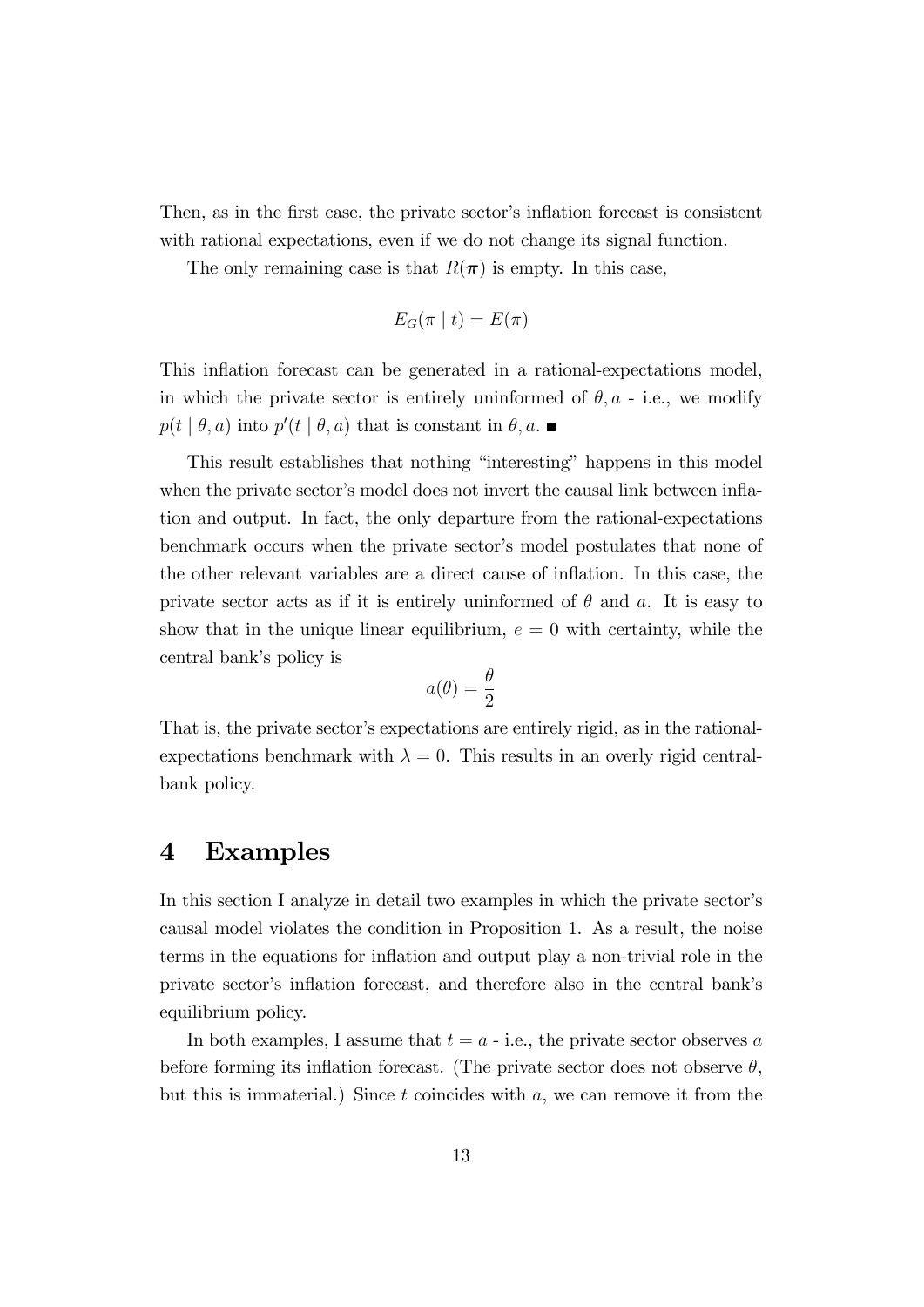model, such that  $G^*$  can be written as:

$$
\begin{array}{rcl}\n\theta & \rightarrow & a & \rightarrow & \pi \\
& & \downarrow & & \downarrow \\
& & e & \rightarrow & y\n\end{array}
$$

That is, the central bank's action  $a$  is an immediate consequence of the exogenous variable  $\theta$ ; actual inflation  $\pi$  and the private sector's inflation forecast  $e$  are conditionally independent consequences of  $a$ ; and these two variables are the direct causes of real output y.

We will now analyze two specifications of the private sector's DAG  $G$ .

### 4.1 Case 1:  $G: \theta \rightarrow a \rightarrow \pi \leftarrow y$

This DAG tells a causal story, according to which inflation is a consequence of two independent causes: real output and the central bank's policy. This causal model postulates absolute monetary neutrality: it admits no path of causal links from  $a$  to  $y$ . Thus, the private sector's causal model distorts the true model  $G^*$  in two ways: it omits the expectations variable  $e$  and inverts the causal link between inflation and output.

The private sector's inflation forecast after observing the central bank's action a is

$$
E_G(\pi \mid a) = \int_{\pi} \pi p_G(\pi \mid a) = \int_{\pi} \int_{y} \pi p(y) p(\pi \mid a, y) \tag{4}
$$

Compare this with the following way to write the rational-expectations inflation forecast:

$$
E(\pi \mid a) = \int_{\pi} \int_{y} \pi p(y \mid a) p(\pi \mid a, y) \tag{5}
$$

The discrepancy arises because  $p_G(\pi | a)$  involves an implicit expectation over y without conditioning on a. (Note that since  $\pi, y \perp \theta \mid a$  according to both  $G^*$  and  $G$ ,  $\theta$  does not feature in either of the two expressions.) Because the term  $p(y)$  in (4) is actually *not* independent of a, a change in the central bank's strategy can lead to a change in  $E_G(\pi | a)$ .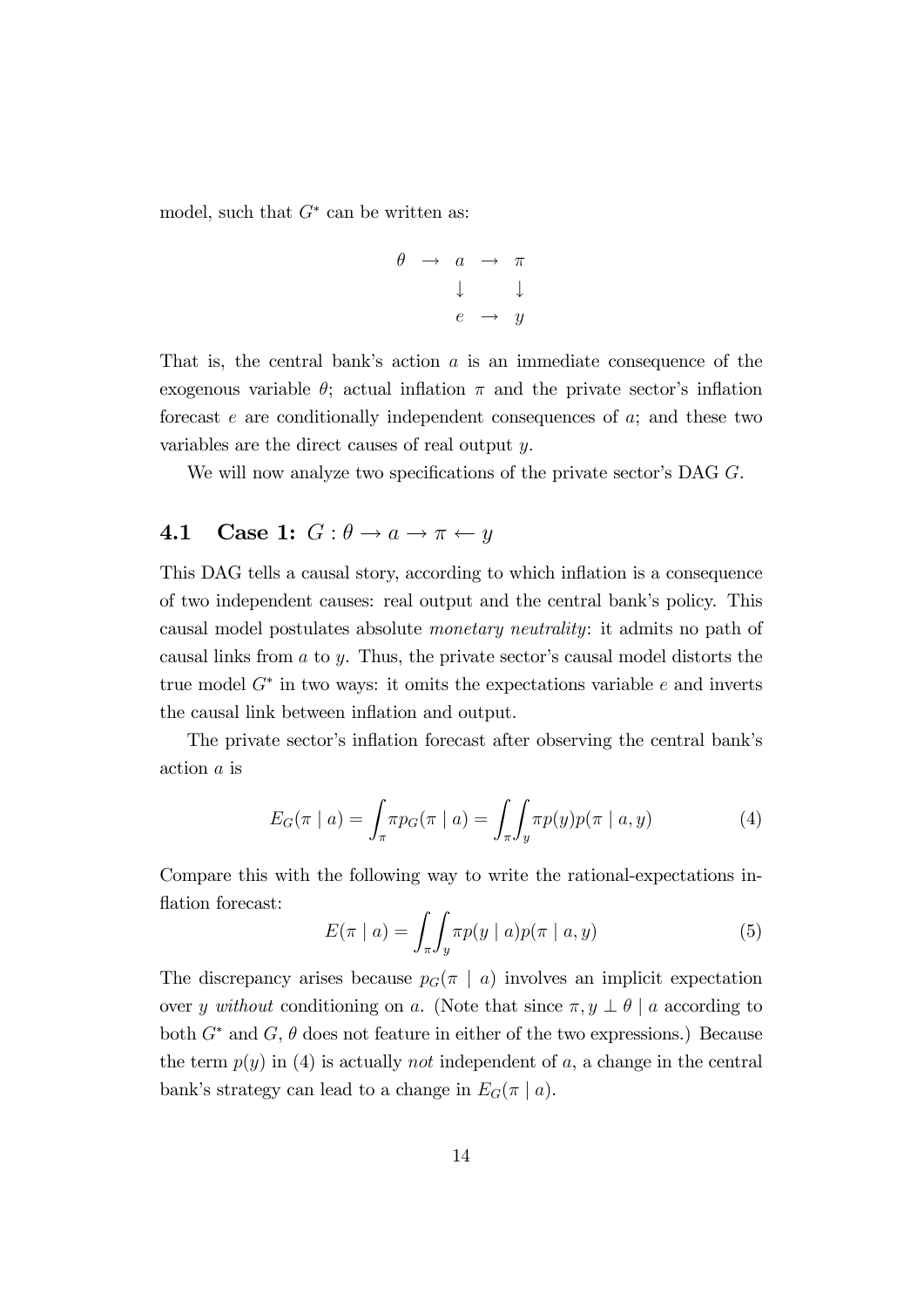**Proposition 2** There is a unique linear equilibrium, given by

$$
e(a) = \frac{1-\beta}{1-\beta\lambda}a
$$
  
\n
$$
a(\theta) = \frac{1}{\left(\frac{1-\lambda}{1-\beta\lambda}\right)^2 + 1}\theta
$$
\n(6)

where

$$
\beta = \frac{\sigma_{\varepsilon}^2}{\sigma_{\varepsilon}^2 + \sigma_{\eta}^2} \tag{7}
$$

**Proof.** Let us begin by deriving a formula for the private sector's inflation forecast. Denote

$$
e(a) = E_G(\pi \mid a) = \int_y p(y) E(\pi \mid a, y)
$$

Since  $\pi = a + \varepsilon$ ,

$$
E(\pi \mid a, y) = a + E(\varepsilon \mid a, y)
$$

By the Phillips Curve,

$$
\varepsilon + \eta = y - a + \lambda e(a)
$$

For given  $a$  and  $y$ , the R.H.S is a constant, whereas the L.H.S is a sum of two independent variables that are normally distributed with mean zero. Therefore, to calculate  $E(\varepsilon \mid a, y)$ , we can apply the standard formula for  $E(X \mid X + Z)$  when X and Z are independent normal variables, and obtain

$$
E(\varepsilon \mid a, y) = \beta(y - a + \lambda e(a))
$$

where

$$
\beta = \frac{\sigma_\varepsilon^2}{\sigma_\varepsilon^2 + \sigma_\eta^2}
$$

We can now write

$$
e(a) = \int_y p(y) [a + \beta y - \beta a + \beta \lambda e(a)] = (1 - \beta)a + \beta \lambda e(a) + \beta E(y)
$$

Since  $\pi = a + \varepsilon$  and  $E(\varepsilon) = 0$ ,  $E(\pi) = E(a)$ . Plugging the Phillips curve, we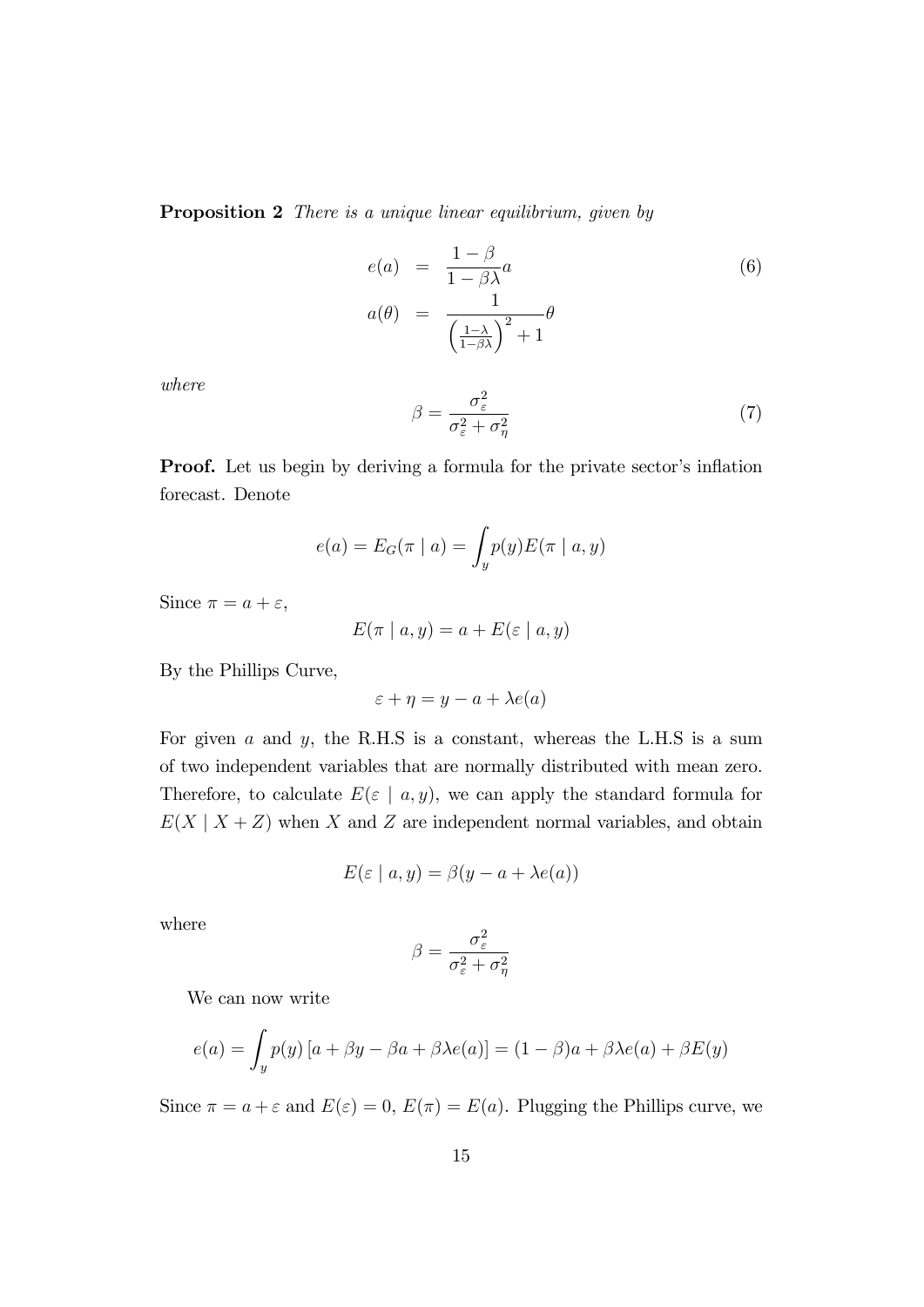obtain

$$
E(y) = E(a) - \lambda E(e(a))
$$

and therefore,

$$
e(a) = (1 - \beta)a + \beta\lambda e(a) + \beta[E(a) - \lambda E(e(a))]
$$

This functional equation defines  $e(a)$ . Taking expectations, we obtain

$$
E(e(a)) = (1 - \beta)E(a) + \beta \lambda E(e(a)) + \beta E(a) - \beta \lambda E(e(a))
$$
  
= 
$$
E(a) = E(\pi)
$$

Plug this into the expression for  $e(a)$ , and get:

$$
e(a) = \frac{1 - \beta}{1 - \beta \lambda} a + \frac{\beta - \beta \lambda}{1 - \beta \lambda} E(a)
$$

Plugging the expression for  $\beta$ , we obtain

$$
e(a) = \frac{\sigma_{\eta}^{2}}{\sigma_{\eta}^{2} + (1 - \lambda)\sigma_{\varepsilon}^{2}} a + \frac{(1 - \lambda)\sigma_{\varepsilon}^{2}}{\sigma_{\eta}^{2} + (1 - \lambda)\sigma_{\varepsilon}^{2}} E(a)
$$

Plugging the expression we obtained for  $e(a)$ , the expected output conditional on a is

$$
E(y \mid a) = \frac{1 - \lambda}{1 - \beta \lambda} a - \lambda \frac{\beta - \beta \lambda}{1 - \beta \lambda} E(a)
$$

We can now write down the central bank's expected payoff from  $a$  given  $\theta$  as follows:

$$
\left[\frac{1-\lambda}{1-\beta\lambda}a - \lambda\frac{\beta-\beta\lambda}{1-\beta\lambda}E(a)\right]^2 + (a-\theta)^2
$$

Our definition of linear equilibrium adopts the interim approach - i.e., when finding the optimal a given  $\theta$ , we need to take  $E(a)$  as given. (This does not matter in fact; we could also take the ex-ante approach and the result would be the same, although this is an artifact of the linearity of the model.) The first-order condition with respect to  $a$  is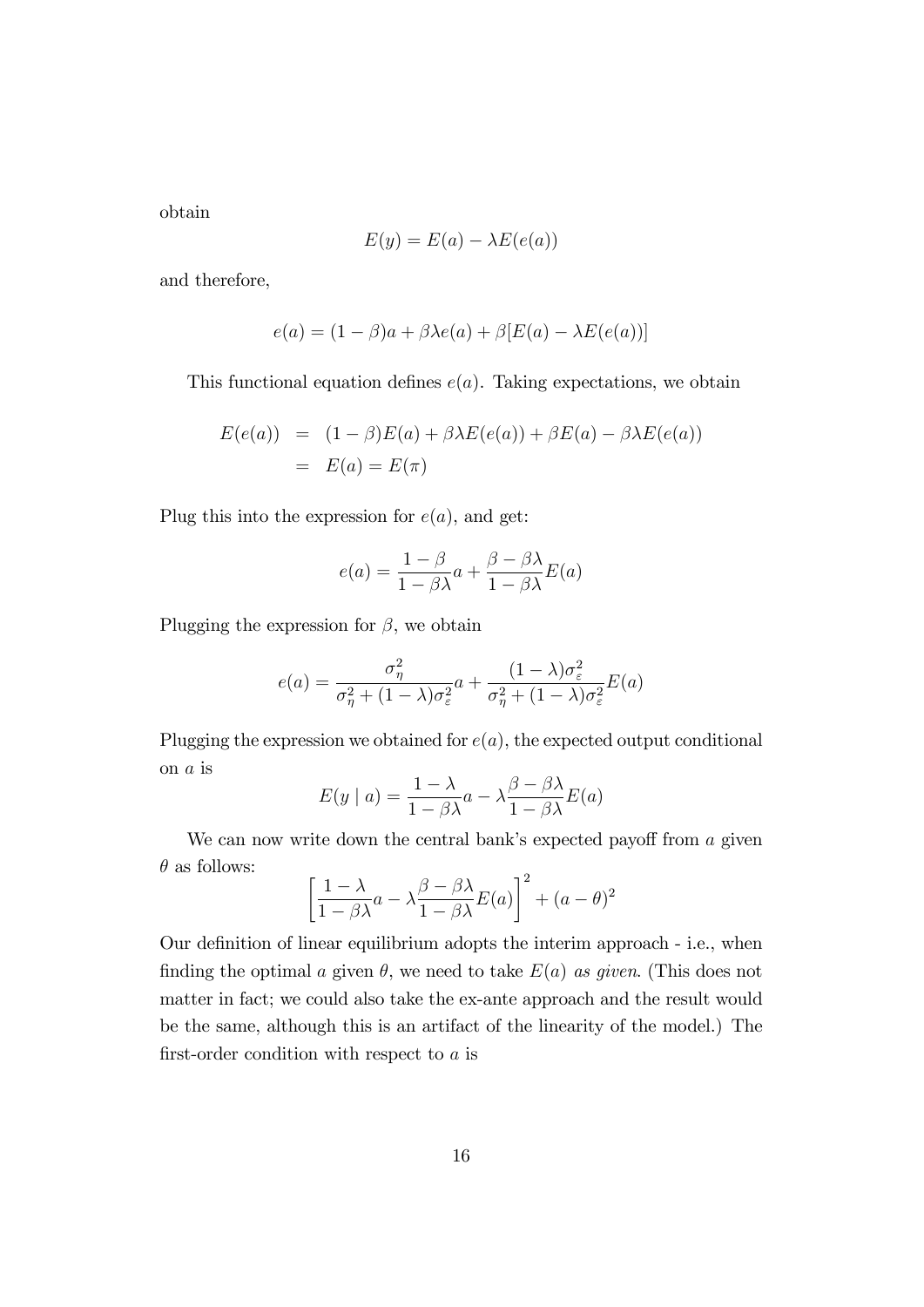$$
\left(\frac{1-\lambda}{1-\beta\lambda}\right)\left[\frac{1-\lambda}{1-\beta\lambda}a - \lambda\frac{\beta-\beta\lambda}{1-\beta\lambda}E(a)\right] + a - \theta = 0
$$

Taking the expectation with respect to a and recalling that  $E(\theta) = 0$ , it is immediate that  $E(a) = 0$ . Therefore,

$$
a(\theta) = \frac{1}{\left(\frac{1-\lambda}{1-\beta\lambda}\right)^2 + 1}\theta
$$

We have now obtained the precise formulas for the unique linear equilibrium, given by  $(6)$ . ■

Thus, when  $\lambda = 1$ ,  $e(a) = a = E(\pi | a)$  - i.e., the private sector's inflation forecast coincides with the rational-expectations benchmark. Despite the private sector's misspecified Phillips Curve, it ends up having correct expectations and therefore the central bank's strategy coincides with the rational-expectations benchmark.

However, when  $\lambda < 1$  - i.e., when anticipated inflation has real effects - the inflation forecast is "rigid" in the sense of being a convex combination of the correct conditional expected inflation  $E(\pi | a)$  and the ex-ante, unconditional expected inflation  $E(\pi)$ . As a result, the central bank's equilibrium strategy is less responsive to  $\theta$  than in the rational-expectations benchmark.

To understand the reason for the private sector's partially responsive expectations, recall that according to the DAG  $G : \theta \to a \to \pi \leftarrow y$ , the private sector erroneously regards y as an *exogenous* variable that affects  $\pi$ , and therefore assigns some weight to the ex-ante expected value of  $y$  when forming its inflation forecast. Because  $y$  is in fact a consequence of  $a$ , the private sector ends up assigning weight to the ex-ante expectation of a, thus failing to fully condition on the actual realization of a.

The *extent* of this failure depends on the relative magnitudes of  $\sigma_{\varepsilon}^2$  and  $\sigma_{\eta}^2$ . As the Phillips relation becomes less noisy (relative to the relation between the central bank's action and inflation), the erroneous weight on  $E(a)$ increases and the deviation from rational expectations is exacerbated. This ìexpectational rigidityî leads to a policy-attenuation e§ect that increases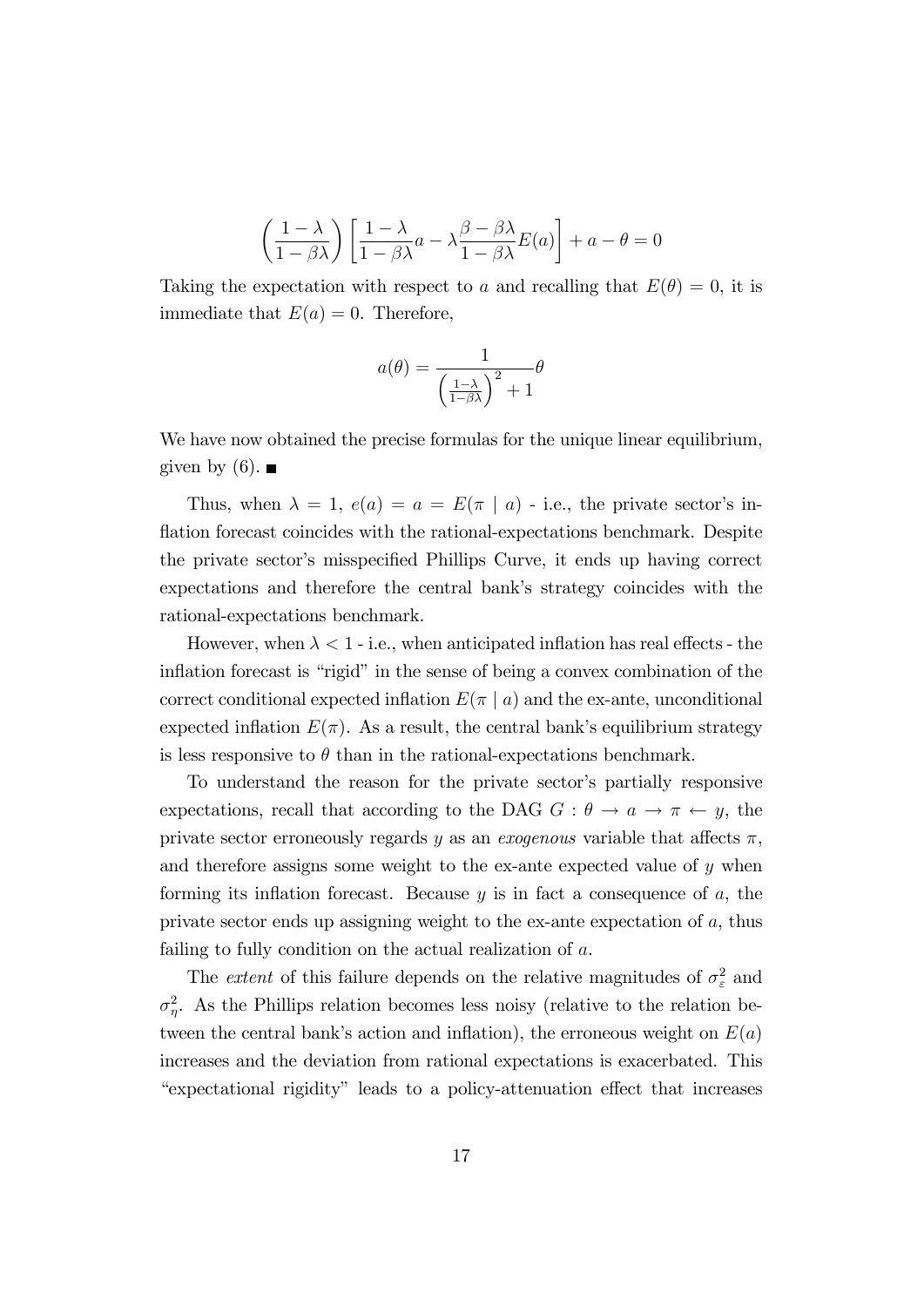with  $\sigma_{\varepsilon}^2/\sigma_{\eta}^2$ .

The intuition behind the comparative statics is as follows. The private sector tries to account for fluctuations in  $\pi$  (conditional on a) by the variation in y, mistakenly treating the latter as exogenous. The variables  $\pi$  and y are normally distributed. When  $\sigma_{\eta}^2/\sigma_{\varepsilon}^2$  is low, the definition of conditional expectation of normal variables implies that  $y$  gets a large weight in the private sector's inflation forecast, and therefore the model misspecification error generates a larger forecast error - which in turn impels the central bank to adopt a more rigid policy.

### 4.2 Case 2:  $G : \theta \rightarrow a \rightarrow y \rightarrow \pi$

This DAG tells a causal story, according to which the central bank's action has a causal effect on real output, which in turn is the sole direct cause of inflation. As in Case 1, this specification of  $G$  inverts the true causal link between output and ináation. However, unlike Case 1, this causal model regards  $y$  as an endogenous variable that mediates the effect of monetary policy on inflation.

The private sector's inflation forecast after observing the central bank's action a is

$$
E_G(\pi \mid a) = \int_{\pi} \pi p_G(\pi \mid a) = \int_{\pi} \int_{y} \pi p(y \mid a) p(\pi \mid y) \tag{8}
$$

Compare this expression with (5). The error in (8) lies in the term  $p(\pi)$ y), which fails to condition  $\pi$  on a. This failure reflects the assumption, embedded in  $G$ , that  $\pi$  is independent of a conditional on y. This assumption is inconsistent with the true model  $G^*$ .

A linear equilibrium is *strongly linear* if  $e(a)$  is proportional to a and  $a(\theta)$ is proportional to  $\theta$ . The next result restricts attention to strongly linear equilibria, in order to avoid the minor technical distraction of proving that every linear equilibrium must be strongly linear (this could be demonstrated transparently in Case 1, but unfortunately not in the present case).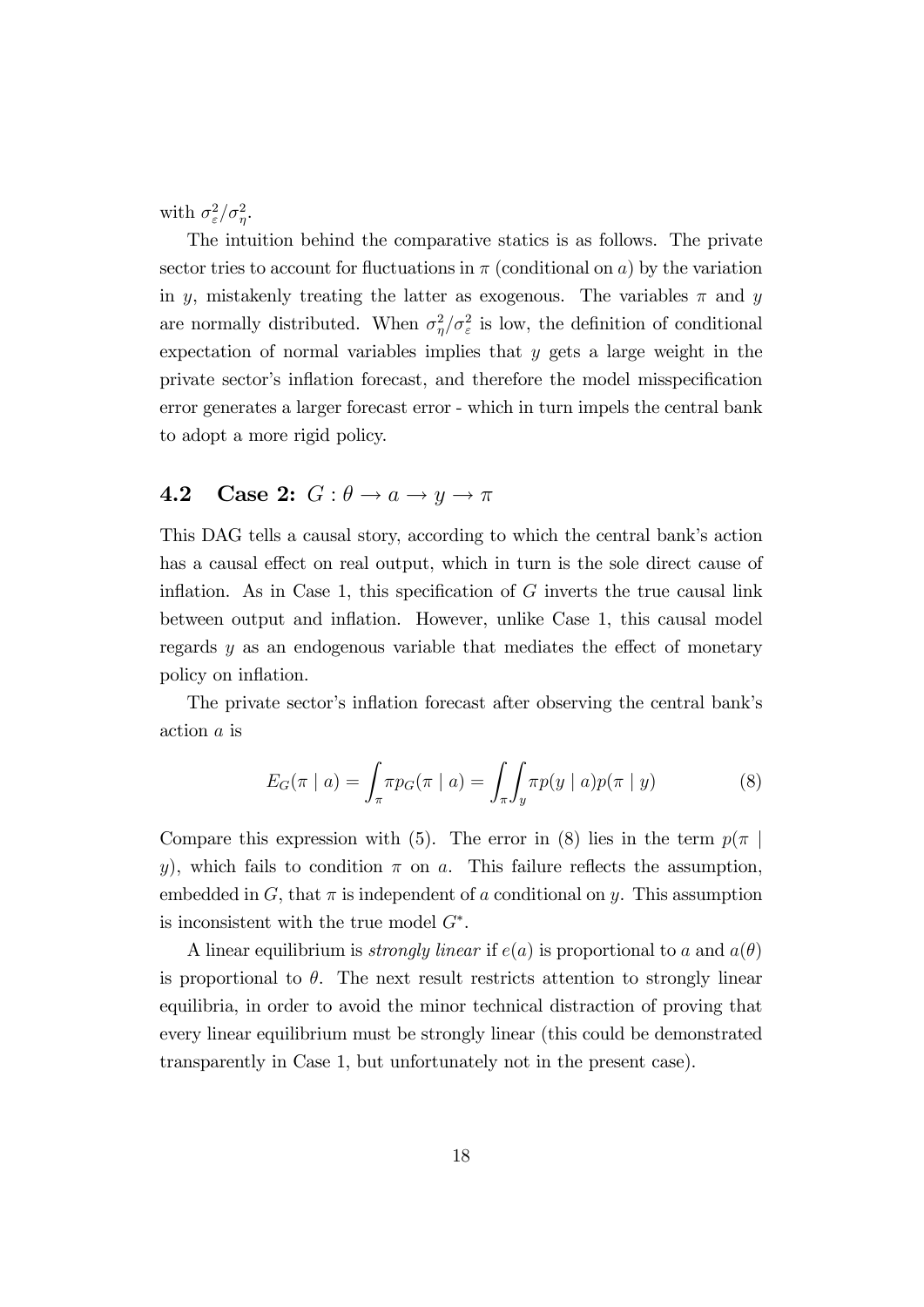**Proposition 3** There is a unique strongly linear equilibrium, given by

$$
e(a) = \gamma a
$$
  
\n
$$
a(\theta) = \delta \theta
$$
\n(9)

where  $\gamma$  and  $\delta$  are uniquely given by the pair of equations:

$$
\gamma = \frac{(1 - \gamma \lambda)^2 \delta^2 \sigma_\theta^2 + (1 - \gamma \lambda) \sigma_\epsilon^2}{(1 - \gamma \lambda)^2 \delta^2 \sigma_\theta^2 + \sigma_\epsilon^2 + \sigma_\eta^2}
$$
(10)  

$$
\delta = \frac{1}{(1 - \gamma \lambda)^2 + 1}
$$

**Proof.** Let us begin by deriving a formula for the private sector's inflation forecast. Denote

$$
e(a) = E_G(\pi \mid a) = \int_y p(y \mid a) E(\pi \mid y) \tag{11}
$$

Guessing a strongly linear equilibrium, suppose  $e(a) = \gamma a$  and  $a(\theta) = \delta \theta$ . Therefore,

$$
y = a - \lambda \gamma a + \varepsilon + \eta
$$

Given  $\theta$ , the central bank effectively chooses a to minimize

$$
E(y^{2} | a) + (a - \theta)^{2} = (1 - \gamma \lambda)^{2} a^{2} + (a - \theta)^{2}
$$

The first-order condition with respect to a pins down the expression for  $\delta$ given by  $(10)$ .

Our remaining task is to derive the expression for  $\gamma$ . To do so, let us first obtain an expression for  $E(\pi | y)$ . By the true equations for inflation and output,

$$
E(\pi | y) = E(a + \varepsilon | a - \lambda e(a) + \varepsilon + \eta = y)
$$
  
= 
$$
E(a + \varepsilon | a - \lambda \gamma a + \varepsilon + \eta = y)
$$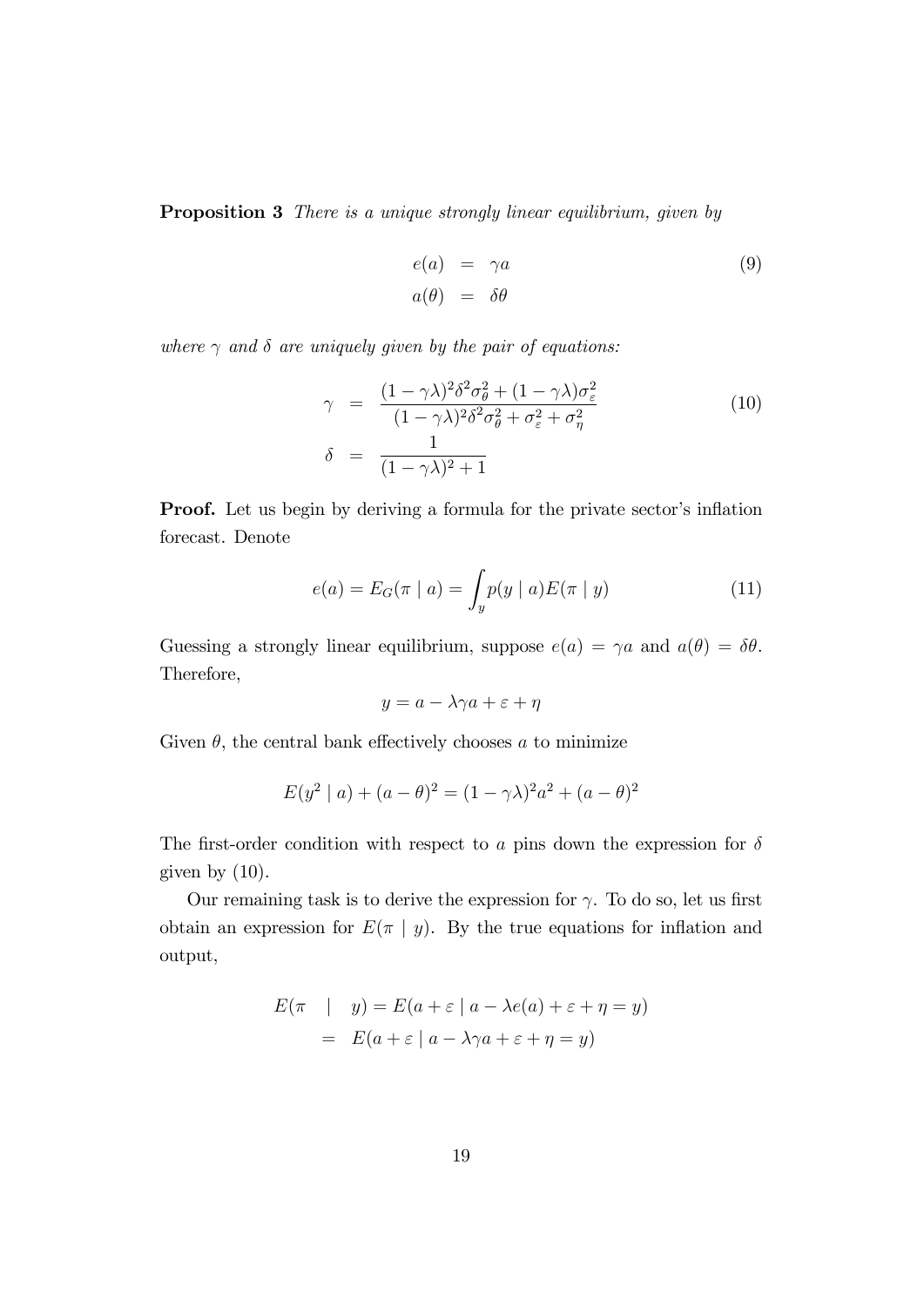which is equal to

$$
\frac{1}{1-\gamma\lambda}E[(1-\gamma\lambda)a \mid (1-\gamma\lambda)a + \varepsilon + \eta = y] + E[\varepsilon \mid (1-\gamma\lambda)a + \varepsilon + \eta = y]
$$

The expression  $(1 - \gamma \lambda)a + \varepsilon + \eta$  is a sum of independent, normally distributed variables with mean zero. Denote

$$
\sigma_a^2=\delta^2\sigma_\theta^2
$$

Then, using the conditional-expectation rule for such variables,

$$
E[a \mid (1 - \gamma \lambda)a + \varepsilon + \eta = y] = \frac{(1 - \gamma \lambda)\delta^2 \sigma_{\theta}^2}{(1 - \gamma \lambda)^2 \delta^2 \sigma_{\theta}^2 + \sigma_{\varepsilon}^2 + \sigma_{\eta}^2} \cdot y
$$

and

$$
E[\varepsilon \mid (1 - \gamma \lambda)a + \varepsilon + \eta = y] = \frac{\sigma_{\varepsilon}^2}{(1 - \gamma \lambda)^2 \delta^2 \sigma_{\theta}^2 + \sigma_{\varepsilon}^2 + \sigma_{\eta}^2} \cdot y
$$

Therefore,

$$
E(\pi | y) = \frac{(1 - \gamma \lambda)\delta^2 \sigma_{\theta}^2 + \sigma_{\varepsilon}^2}{(1 - \gamma \lambda)^2 \delta^2 \sigma_{\theta}^2 + \sigma_{\varepsilon}^2 + \sigma_{\eta}^2} \cdot y
$$

Now, plug this expression in (11) and obtain

$$
e(a) = \frac{(1 - \gamma \lambda)\delta^2 \sigma_{\theta}^2 + \sigma_{\varepsilon}^2}{(1 - \gamma \lambda)^2 \delta^2 \sigma_{\theta}^2 + \sigma_{\varepsilon}^2 + \sigma_{\eta}^2} \cdot E(y \mid a)
$$

By the inflation and output equations,

$$
E(y \mid a) = E(\pi - \lambda e(a) + \eta \mid a)
$$
  
= 
$$
E(a - \lambda \gamma a + \varepsilon + \eta \mid a)
$$
  
= 
$$
(1 - \gamma \lambda)a
$$

Therefore,

$$
e(a) = \frac{(1 - \gamma \lambda)\delta^2 \sigma_{\theta}^2 + \sigma_{\varepsilon}^2}{(1 - \gamma \lambda)^2 \delta^2 \sigma_{\theta}^2 + \sigma_{\varepsilon}^2 + \sigma_{\eta}^2} \cdot (1 - \gamma \lambda)a = \gamma a
$$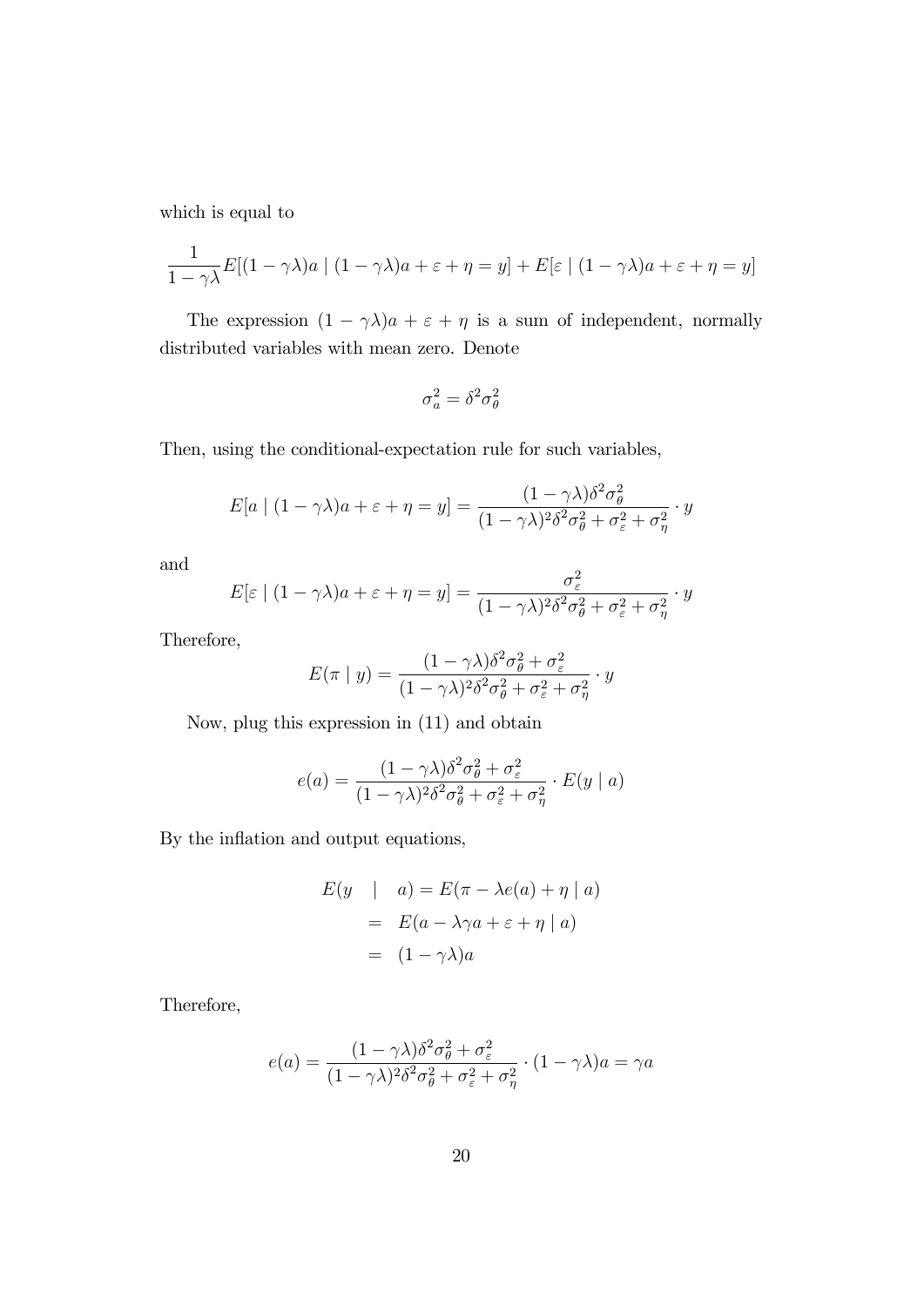where  $\gamma$  is given by (10).

It remains to establish uniqueness of  $(\gamma, \delta)$ . Clearly,  $\delta$  is a monotone function of  $\gamma$  in the relevant range. Therefore, it suffices to show that  $\gamma$  is unique. Plugging the equation for  $\delta$  in the equation for  $\gamma$ , we obtain

$$
\gamma = \frac{\frac{(1-\gamma\lambda)^2}{[(1-\gamma\lambda)^2+1]^2}\sigma_\theta^2 + (1-\gamma\lambda)\sigma_\varepsilon^2}{\frac{(1-\gamma\lambda)^2}{[(1-\gamma\lambda)^2+1]^2}\sigma_\theta^2 + \sigma_\varepsilon^2 + \sigma_\eta^2}
$$

It can be checked that the R.H.S of this equation is continuously and monotonically decreasing in  $\gamma$  in the range [0,1]. Moreover, it is strictly positive when  $\gamma = 0$  and strictly below 1 when  $\gamma = 1$ . Therefore, there is a unique intersection between the curve given by the R.H.S and the line given by the L.H.S.  $\blacksquare$ 

As in Case 1, the variance of the noise terms in the inflation and output equations plays a role in the strongly linear equilibrium in the present case. However, this role is different in a number of ways.

First, the effect of the noisiness of the Phillips Curve (i.e.  $\sigma_{\eta}^2$ ) on expectational rigidity goes in the opposite direction. Expectations become more rigid as the Phillips relation becomes less precise. The intuition is that in Case 2, G posits that the effect of a on  $\pi$  is mediated by y. As the statistical relation between  $\pi$  and y becomes noisier, the perceived mediation effect is attenuated, and this means that the perceived indirect effect of a on  $\pi$ becomes weaker.

Second, unlike Case 1, the private sector's expectations depart from the rational-expectations benchmark even when  $\lambda = 1$ . That is, even when anticipated inflation fully offsets the effect of inflation on output, the private sector's causal model leads to incorrect, rigid inflation forecasts. In particular, when  $\lambda = 1$  and  $\sigma_{\varepsilon}^2$  (which measures the noisiness of the mapping from *a* to  $\pi$ ) gets large,  $\gamma$  approaches  $\frac{1}{2}$  - i.e., the inflation forecast is only "half-responsive" to changes in  $a$ .

Finally, unlike Case 1, the variance of the exogenous inflation target  $\theta$ plays a role in the characterization of the linear equilibrium. As  $\sigma_{\theta}^2$  becomes larger, the private sector's expectations become less rigid, and as a result the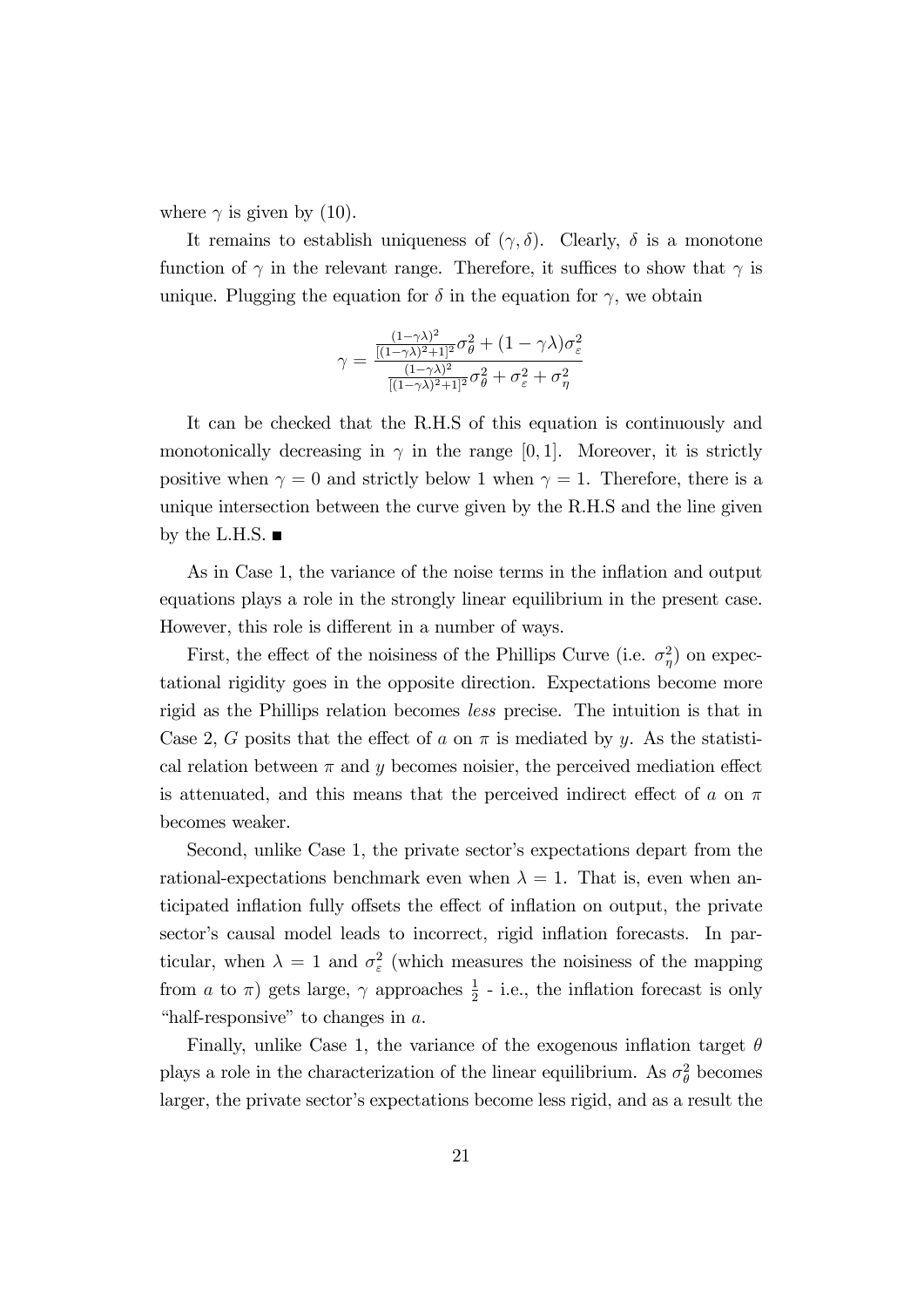central bankís policy approaches the rational-expectations benchmark. The intuition is that larger fluctuations in  $\theta$  translate to larger fluctuations in a. This in turn implies that the private sector's interpretation of fluctuations in inflation and output becomes dominated by the fluctuations in  $a$ , which is the correct interpretation; the misperception of the role of  $\sigma_{\eta}^2$  and  $\sigma_{\varepsilon}^2$  becomes less important for the private sector's expectations.

### 5 Discussion

The comparison between Cases 1 and 2 shows that the details of the private sector's causal misinterpretation of the Phillips Curve matter for the qualitative properties of the equilibrium in the interaction between the central bank and the private sector. However, the broad lesson that  $\sigma_{\eta}^2$  and  $\sigma_{\varepsilon}^2$  matter for the equilibrium holds in both cases because they share the reverse-causality error that misperceives the direction of causality between output and inflation.

Note, however, that not every  $G$  that exhibits this reverse causality will give rise to this effect. For example, suppose  $R(\pi) = \{y\}$  and  $R(y) = \emptyset$ . Then, G admits no causal path from a or  $e$  to  $\pi$ . As in earlier examples that exhibited this feature, the private sector's equilibrium expectations will be entirely rigid:  $e = 0$  with probability one, leading to the most rigid centralbank policy that is possible in this model, without any sensitivity to  $\sigma_{\eta}^2$  and  $\sigma_{\varepsilon}^2$ . Another example is  $R(\pi) = {\mathbf{a}, \mathbf{y}}$  and  $R(\mathbf{y}) = {\mathbf{a}}$ . In this case, G induces rational expectations. This can be shown algebraically, or using basic equivalence results from the Bayesian-network literature (see Spiegler (2016,2020b) for details). Thus, reverse causality is a necessary condition for the noise-sensitivity of central-bank policy, but not a sufficient one.

The noise-sensitivity of linear equilibria is of interest in light of the  $\degree$ caution principle" attributed to Brainard  $(1967)$ , which has been suggested as an explanation of monetary-policy attenuation. A high  $\sigma_{\varepsilon}^2$  captures a situation in which the central bank is highly uncertain about the effect of monetary policy on ináation. However, given our conventional linear-quadratic parameterization of the model, this uncertainty has no effect on the central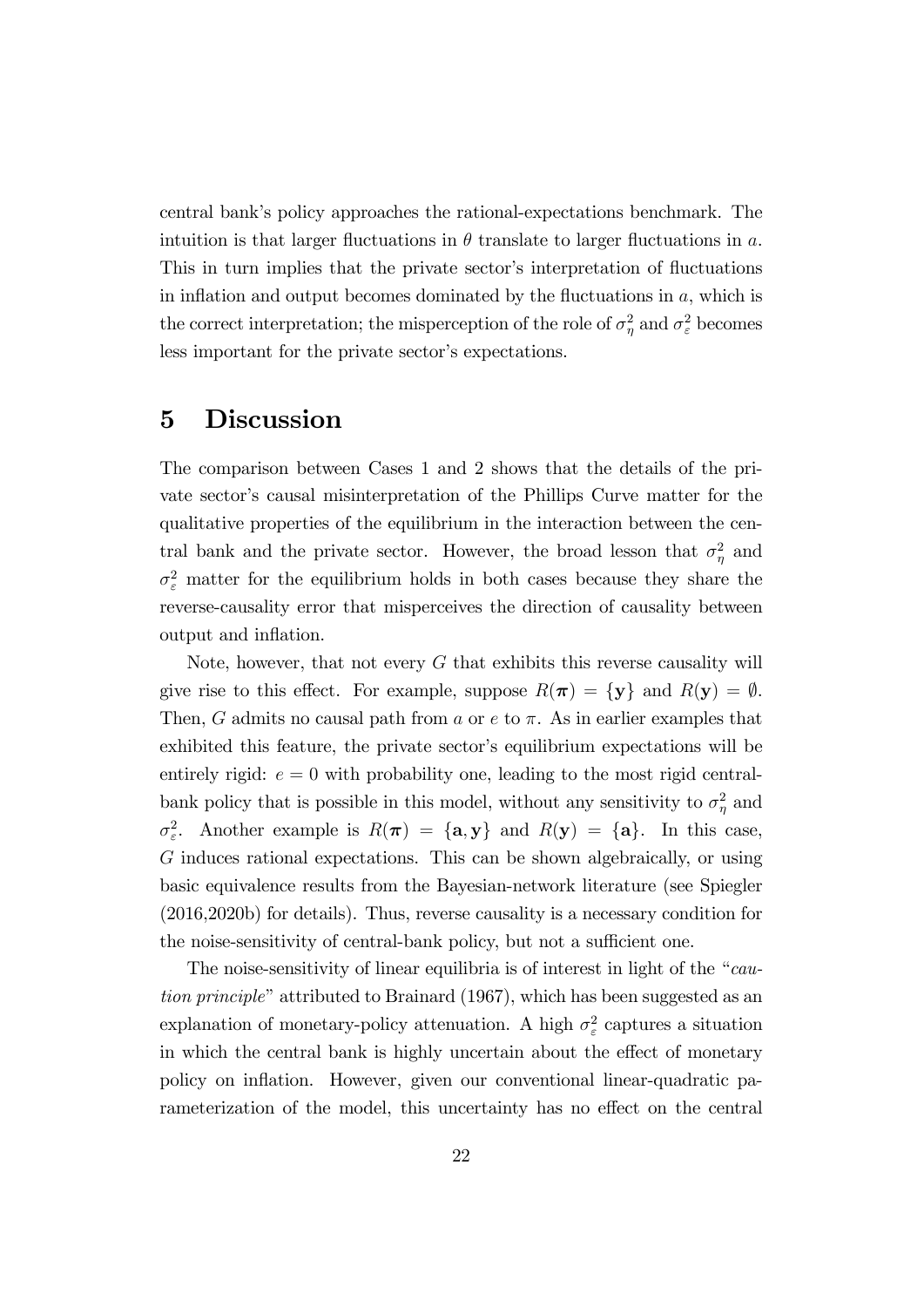bank's policy under rational expectations. However, when the private sector's model reverses the causal link between inflation and output, high  $\sigma_{\varepsilon}^2$ can lead to an attenuated policy - although, as we saw, the extent of this effect depends on details of the private sector's model. The reason is that  $\sigma_{\varepsilon}^2$ affects the private sector's interpretation of inflation fluctuations, and therefore its inflation forecast conditional on its information. The lesson is that Phillips-Curve disagreements between the central bank and the private sector can rationalize policy distortions due to uncertainty about the consequences of monetary policy - even in settings that otherwise could not give rise to policy distortions.

The policy distortion that emerged in this paper takes the form of attenuation - i.e., the policy is less responsive to exogenous shocks than in the rational-expectations benchmark. However, I do not want to stress this point too strongly. The important effect that our analysis has highlighted is the attenuated response of the private sector's inflation forecast, as a result of its causally misperceived Phillips Curve. The fact that this effect translated to a policy-attenuation effect is an artifact of how the model treated the central bank's private information  $\theta$  - namely, as an exogenous inflation target. Under alternative specifications of the central bank's preferences, rigid private-sector forecasts would lead to over-responsive central-bank policy. One could also imagine a model in which  $\theta$  has no direct payoff relevance, and instead plays a role as a parameter in the inflation/output equations.<sup>2</sup> Depending on how the private sector incorporates this dependency into its causal model, such a specification could lead to a more complicated, less transparent relation between the private sector's forecast errors and the central bank's policy distortion. Since paper is a first attempt to incorporate causal disagreements into familiar models of monetary policy, I prioritized pedagogical considerations and refrained from adding these complications. However, I believe they merit further study.

<sup>2</sup> I thank Stephane Dupraz for making these observations.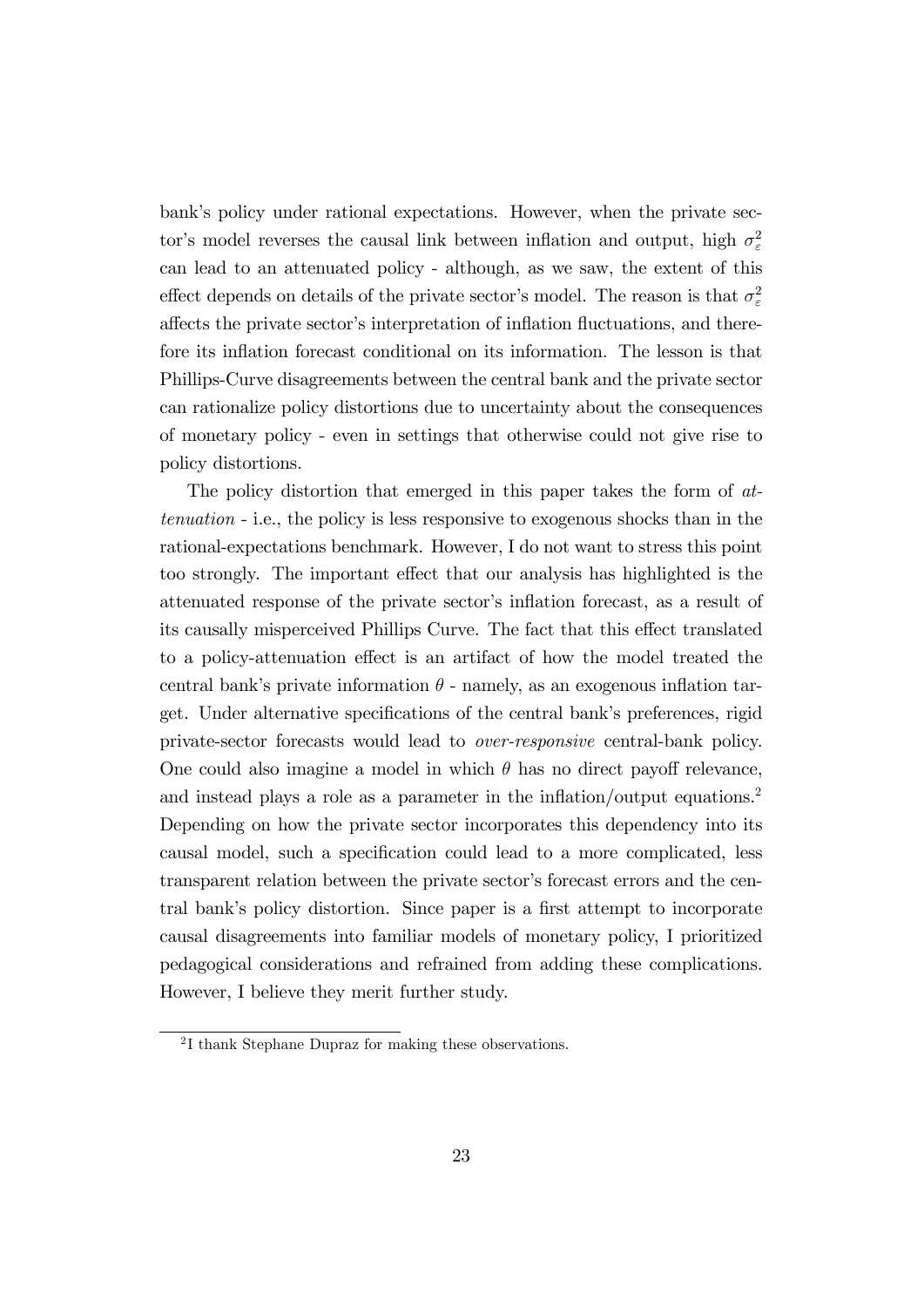### References

- [1] Athey, S., A. Atkeson and P. Kehoe (2005), "The Optimal Degree of Discretion in Monetary Policy," Econometrica 73, 1431-1475.
- [2] Barro, R. and D. Gordon (1983), "Rules, Discretion and Reputation in a Model of Monetary Policy," Journal of Monetary Economics 12, 101-121.
- [3] Brainard, W.  $(1967)$ , "Uncertainty and the Effectiveness of Policy," American Economic Review 57, 411-425.
- [4] Cho, I., N. Williams and T. Sargent (2002), "Escaping Nash Inflation," Review of Economic Studies, 69, 1-40.
- [5] Cowell, R., P. Dawid, S. Lauritzen and D. Spiegelhalter (1999), Probabilistic Networks and Expert Systems, Springer, London.
- $[6]$  Dupraz, S., S. Guilloux-Nefussi and A. Penalver  $(2020)$ , "A Pitfall of Cautiousness in Monetary Policy," (2020), mimeo.
- $[7]$  Edge, R., M. Kiley and J.P. Laforte  $(2008)$ , "Natural Rate Measures in an Estimated DSGE Model of the US Economy," Journal of Economic Dynamics and Control 32, 2512-2535.
- [8] Esponda. I. and D. Pouzo (2016), "Berk-Nash Equilibrium: A Framework for Modeling Agents with Misspecified Models," Econometrica 84, 1093-1130.
- [9] Evans, G. and S. Honkapohja (2001), Learning and Expectations in Macroeconomics, Princeton University Press.
- [10] Eyster, E. and M. Rabin (2005), "Cursed Equilibrium,"  $Econometrica$ , 73, 1623-1672.
- [11] Garcia-Schmidt, M. and M. Woodford (2015), "Are Low Interest Rates Deflationary? A Paradox of Perfect-Foresight Analysis," NBER Working Paper no. w21614.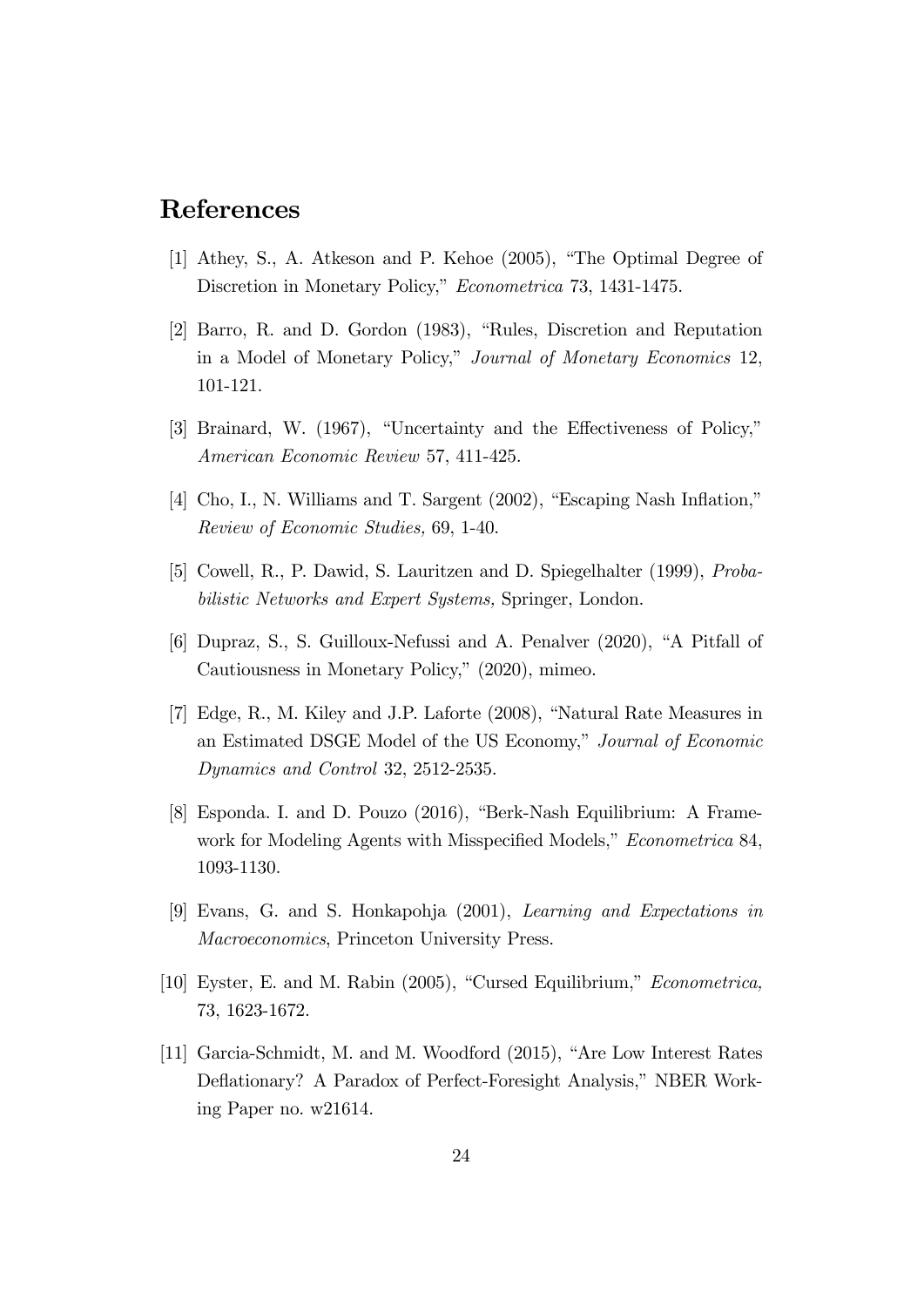- [12] Giacomini, R. (2015), "Economic Theory and Forecasting: Lessons from the Literature," *Econometrics Journal* 18, C22-C41.
- [13] Hoover, K. (2001), Causality in macroeconomics, Cambridge University Press.
- [14] Jehiel, P. (2005), "Analogy-Based Expectation Equilibrium," Journal of Economic Theory, 123, 81-104.
- [15] Koller, D. and N. Friedman (2009), Probabilistic Graphical Models: Principles and Techniques. MIT press.
- [16] Kydland, F. and E. Prescott  $(1977)$ , "Rules rather than Discretion: The Inconsistency of Optimal Plans," Journal of Political Economy 85, 473-491.
- [17] Orphanides, A. and J. Williams, "Robust Monetary Policy with Imperfect Knowledge," Journal of monetary Economics 54, 1406-1435.
- [18] Pearl, J. (2009), Causality: Models, Reasoning and Inference, Cambridge University Press, Cambridge.
- [19] Piccione, M. and A. Rubinstein (2003), "Modeling the Economic Interaction of Agents with Diverse Abilities to Recognize Equilibrium Patterns," Journal of the European Economic Association 1, 212-223.
- [20] Sargent, T. (2001), The Conquest of American inflation, Princeton University Press.
- [21] Spiegler, R.  $(2016)$ , "Bayesian Networks and Boundedly Rational Expectations," Quarterly Journal of Economics 131, 1243-1290.
- [22] Spiegler, R. (2020a), "Can Agents with Causal Misperceptions be Systematically Fooled?î, Journal of the European Economic Association 18, 583-617.
- [23] Spiegler, R. (2020b), "Behavioral Implications of Causal Misperceptions", Annual Review of Economics 12, 81-106.